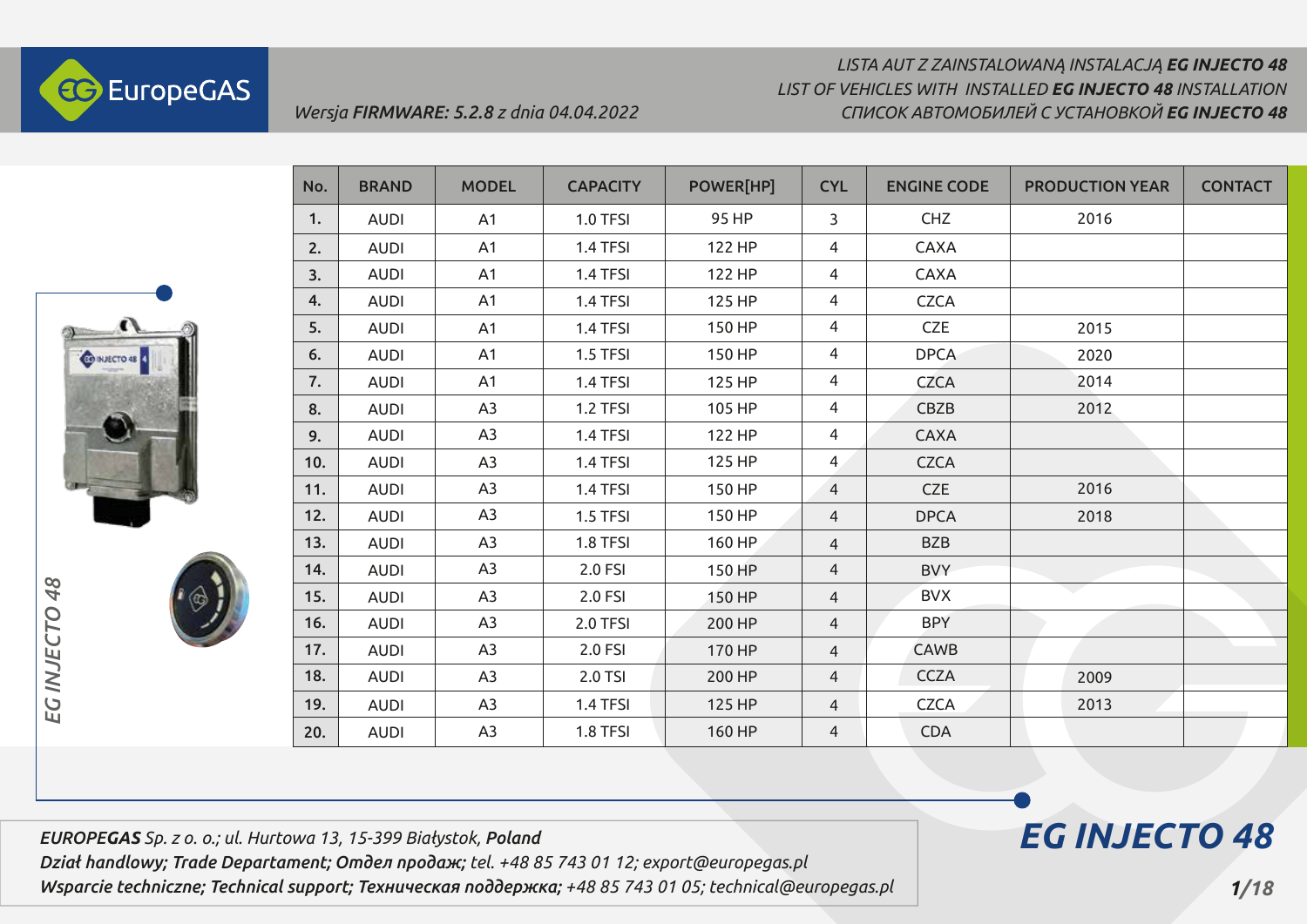



| No. | <b>BRAND</b> | <b>MODEL</b>     | <b>CAPACITY</b> | POWER[HP] | <b>CYL</b>     | <b>ENGINE CODE</b> | <b>PRODUCTION YEAR</b> | <b>CONTACT</b> |
|-----|--------------|------------------|-----------------|-----------|----------------|--------------------|------------------------|----------------|
| 21. | <b>AUDI</b>  | <b>A3 CABRIO</b> | 1.8 TFSI        | 160 HP    | 4              | <b>BZB</b>         |                        |                |
| 22. | <b>AUDI</b>  | A4               | 2.0 TFSI        | 200 HP    | 4              | <b>BGB</b>         | 2005                   |                |
| 23. | <b>AUDI</b>  | A4               | 2.0 TFSI        | 215 HP    | 4              | CAE                | 2012                   |                |
| 24. | <b>AUDI</b>  | A4               | 2.0 TFSI        | 211 HP    | 4              | <b>CDN</b>         | 2009                   |                |
| 25. | <b>AUDI</b>  | A4 ALLROAD       | 2.0 TFSI        | 252 HP    | 4              | <b>CYMC</b>        | 2018                   | $\bullet$      |
| 26. | <b>AUDI</b>  | A <sub>5</sub>   | 1.8 TFSI        | 170 HP    | 4              | CJE                | 2014                   |                |
| 27. | <b>AUDI</b>  | A <sub>5</sub>   | 2.0 TFSI        | 211 HP    | 4              | <b>CDN</b>         | 2010                   |                |
| 28. | <b>AUDI</b>  | A <sub>5</sub>   | 2.0 TFSI        | 215 HP    | 4              | CAE                | 2014                   |                |
| 29. | <b>AUDI</b>  | A <sub>5</sub>   | 2.0 TFSI        | 211 HP    | 4              | <b>CDN</b>         | 2010                   |                |
| 30. | <b>AUDI</b>  | A <sub>6</sub>   | 2.0 TFSI        | 215 HP    | 4              | <b>CAE</b>         | 2012                   |                |
| 31. | <b>AUDI</b>  | A6               | 3.0 TFSI        | 310 HP    | 6              | <b>CTUA</b>        | 2013                   |                |
| 32. | <b>AUDI</b>  | Q <sub>2</sub>   | 1.4 TFSI        | 150 HP    | $\overline{4}$ | <b>CZE</b>         | 2018                   |                |
| 33. | <b>AUDI</b>  | Q <sub>2</sub>   | 1.5 TFSI        | 150 HP    | 4              | <b>DPCA</b>        | 2019                   |                |
| 34. | <b>AUDI</b>  | Q <sub>3</sub>   | 1.4 TFSI        | 150 HP    | $\overline{4}$ | <b>CZE</b>         | 2015                   |                |
| 35. | <b>AUDI</b>  | Q <sub>3</sub>   | 2.0 TFSI        | 200 HP    | 4              | <b>CCTA</b>        | 2016                   |                |
| 36. | <b>AUDI</b>  | Q <sub>5</sub>   | 2.0 TFSI        | 211 HP    | 4              | <b>CDN</b>         | 2010                   |                |
| 37. | <b>AUDI</b>  | Q <sub>5</sub>   | 2.0 TFSI        | 211 HP    | $\overline{4}$ | <b>CDNC</b>        | 2014                   |                |
| 38. | <b>AUDI</b>  | Q <sub>5</sub>   | 2.0 TFSI        | 211 HP    | 4              | <b>CDNC</b>        | 2016                   |                |
| 39. | <b>AUDI</b>  | Q <sub>5</sub>   | 2.0 TFSI        | 215 HP    | $\overline{4}$ | CAE                | 2010                   |                |
| 40. | <b>AUDI</b>  | Q <sub>5</sub>   | 2.0 TSI         | 265 HP    | 4              | <b>DPUA</b>        | 2020                   |                |

 $\bullet$ 

*Please contact Techniсal Support Department*

*EG INJECTO 48*

*EUROPEGAS Sp. z o. o.; ul. Hurtowa 13, 15-399 Białystok, Poland Dział handlowy; Trade Departament; Отдел продаж; tel. +48 85 743 01 12; export@europegas.pl Wsparcie techniczne; Technical support; Техническая поддержка; +48 85 743 01 05; technical@europegas.pl* 

*Wersja FIRMWARE: 5.2.8 z dnia 04.04.2022*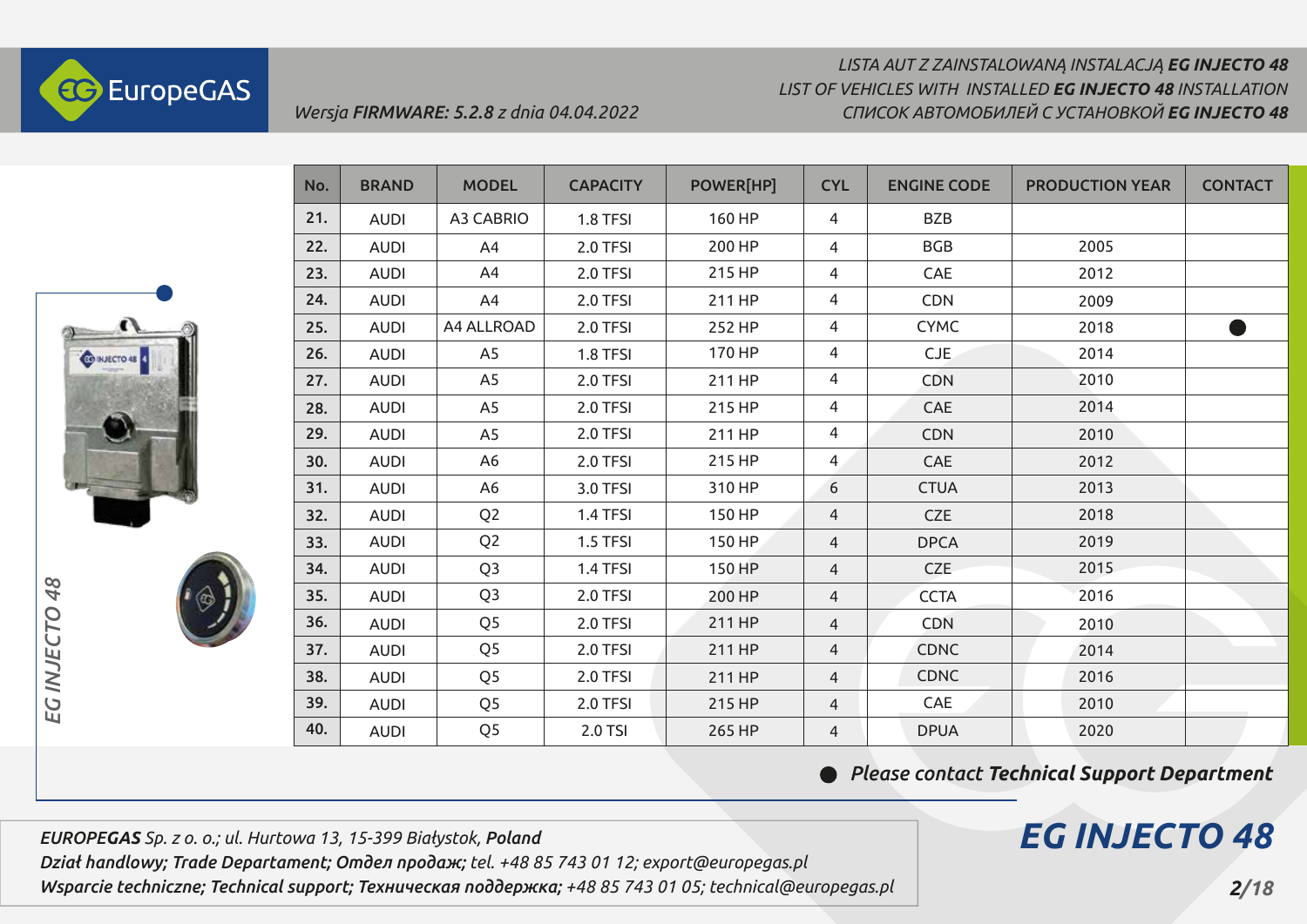



| No. | <b>BRAND</b>     | <b>MODEL</b>        | <b>CAPACITY</b> | POWER[HP] | <b>CYL</b>     | <b>ENGINE CODE</b> | <b>PRODUCTION YEAR</b> | <b>CONTACT</b> |
|-----|------------------|---------------------|-----------------|-----------|----------------|--------------------|------------------------|----------------|
| 41. | <b>AUDI</b>      | Q <sub>5</sub>      | 3.2 TFSI        | 270 HP    | 6              | CALB               | 2010                   |                |
| 42. | <b>AUDI</b>      | Q7                  | 3.6 FSI         | 280 HP    | 6              | <b>BHK</b>         | 2007                   |                |
| 43. | <b>AUDI</b>      | <b>TT</b>           | 2.0 TFSI        | 200 HP    | 4              | <b>BPY</b>         |                        |                |
| 44. | <b>AUDI</b>      | <b>TT</b>           | 2.0 TSI         | 200 HP    | 4              | <b>CCZA</b>        | 2009                   |                |
| 45. | <b>AUDI</b>      | <b>TT</b>           | 1.8 TFSI        | 160 HP    | 4              | <b>CDA</b>         |                        |                |
| 46. | CADILLAC         | CTS4                | 3.6             | 311 HP    | 6              | <b>LLT</b>         |                        |                |
| 47. | CADILLAC         | <b>STS</b>          | 3.6             | 311 HP    | 6              | <b>LLT</b>         | 2012                   |                |
| 48. | <b>CHEVROLET</b> | <b>CAMARO SPORT</b> | 3.6             | 311 HP    | 6              | <b>LLT</b>         | 2013                   |                |
| 49. | <b>CHEVROLET</b> | <b>IMPALA</b>       | 2.4             | 185 HP    | 4              | <b>LUK</b>         | 2020                   |                |
| 50. | <b>CITROEN</b>   | C <sub>3</sub>      | <b>1.2 THP</b>  | 110 HP    | 3              | EB2DT              | 2018                   |                |
| 51. | <b>CITROEN</b>   | C <sub>3</sub>      | <b>1.2 THP</b>  | 130 HP    | $\overline{4}$ | EB2DTS             | 2018                   |                |
| 52. | <b>CITROEN</b>   | C4                  | <b>1.2 THP</b>  | 130 HP    | $\overline{4}$ | EB2DTS             | 2014                   |                |
| 53. | <b>CITROEN</b>   | C4                  | <b>1.6 THP</b>  | 156 HP    | $\overline{4}$ | EP6CDT             | 2009                   |                |
| 54. | <b>CITROEN</b>   | C <sub>5</sub>      | 1.6 THP         | 156 HP    | 4              | EP6CDT             | 2011                   |                |
| 55. | <b>CITROEN</b>   | DS3                 | <b>1.2 THP</b>  | 130 HP    | 4              | EB2DTS             | 2014                   |                |
| 56. | <b>CITROEN</b>   | DS3                 | <b>1.6 THP</b>  | 156 HP    | $\overline{4}$ | EP6CDT             | 2010                   |                |
| 57. | <b>CITROEN</b>   | DS3                 | <b>1.6 THP</b>  | 156 HP    | 4              | EP6CDT             | 2014                   |                |
| 58. | <b>CITROEN</b>   | DS4                 | <b>1.2 THP</b>  | 130 HP    | 4              | EB2DTS             | 2014                   |                |
| 59. | <b>CITROEN</b>   | DS5                 | <b>1.6 THP</b>  | 156 HP    | 4              | EP6CDT             | 2010                   |                |
| 60. | <b>CUPRA</b>     | <b>FORMENTOR</b>    | 1.5 TSI         | 150 HP    | 4              | <b>DPCA</b>        | 2020                   |                |

*EUROPEGAS Sp. z o. o.; ul. Hurtowa 13, 15-399 Białystok, Poland Dział handlowy; Trade Departament; Отдел продаж; tel. +48 85 743 01 12; export@europegas.pl Wsparcie techniczne; Technical support; Техническая поддержка; +48 85 743 01 05; technical@europegas.pl* 

*Wersja FIRMWARE: 5.2.8 z dnia 04.04.2022*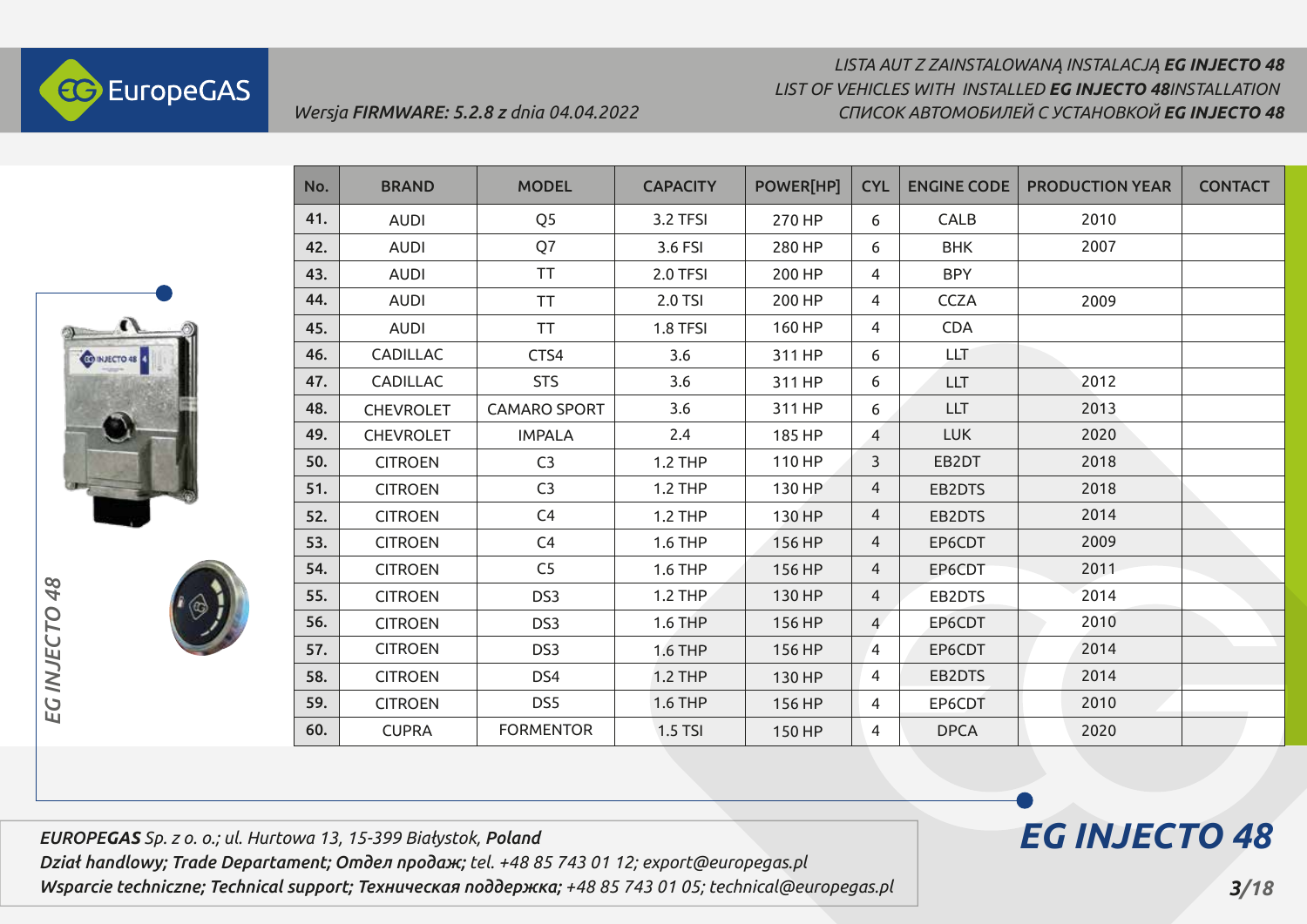

# *LISTA AUT Z ZAINSTALOWANĄ INSTALACJĄ EG INJECTO 48 СПИСОК АВТОМОБИЛЕЙ С УСТАНОВКОЙ EG INJECTO 48 LIST OF VEHICLES WITH INSTALLED EG INJECTO 48 INSTALLATION*



*EG INJECTO 48*

EG INJECTO

48

| No. | <b>BRAND</b>          | <b>MODEL</b>     | <b>CAPACITY</b> | POWER[HP] | <b>CYL</b>     | <b>ENGINE CODE</b> | <b>PRODUCTION YEAR</b> | <b>CONTACT</b> |
|-----|-----------------------|------------------|-----------------|-----------|----------------|--------------------|------------------------|----------------|
| 61. | <b>DS AUTOMOBILES</b> | 3                | <b>1.2 THP</b>  | 130 HP    | 4              | EB2DTS             | 2015                   |                |
| 62. | <b>DS AUTOMOBILES</b> | 4                | <b>1.2 THP</b>  | 130 HP    | 4              | EB2DTS             | 2015                   |                |
| 63. | <b>FAW</b>            | <b>T77</b>       | 1.5             | 160 HP    | 4              | CA4GB15T           | 2020                   |                |
| 64. | <b>FORD</b>           | ESCAPE(USA)      | 2.0 ECOBOOST    | 240 HP    | 4              | CJ5E               | 2016                   |                |
| 65. | <b>FORD</b>           | $F-150$          | 2.0 ECOBOOST    | 375 HP    | 6              | GEN <sub>2</sub>   | 2017                   |                |
| 66. | <b>FORD</b>           | <b>FUSION</b>    | 2.0 ECOBOOST    | 240 HP    | 4              | CJ5E               | 2015                   |                |
| 67. | <b>FORD</b>           | FUSION(USA)      | 2.0 ECOBOOST    | 240 HP    | 4              | CJ5E               | 2016                   |                |
| 68. | <b>FORD</b>           | <b>KUGA</b>      | 1.6 ECOBOOST    | 182 HP    | 4              | FK19359            | 2015                   |                |
| 69. | <b>FORD</b>           | KUGA(USA)        | 2.0 ECOBOOST    | 240 HP    | 4              | CJ5E               | 2016                   |                |
| 70. | <b>FORD</b>           | <b>MONDEO</b>    | 1.5 ECOBOOST    | 160 HP    | 4              | <b>UNCE</b>        |                        |                |
| 71. | <b>FORD</b>           | MONDEO(USA)      | 2.0 ECOBOOST    | 240 HP    | 4              | CJ5E               | 2016                   |                |
| 72. | <b>FORD</b>           | <b>NAVIGATOR</b> | 3.5 ECOBOOST    | 375 HP    | 6              | GEN <sub>2</sub>   | 2018                   |                |
| 73. | <b>FORD</b>           | <b>ECOSPORT</b>  | 2.0 DURATEC     | 150 HP    | 4              | U4JL               | 2019                   |                |
| 74. | <b>FORD</b>           | <b>EDGE</b>      | 2.0 ECOBOOST    | 245 HP    | 4              | K <sub>2</sub> GE  | 2019                   |                |
| 75. | <b>FORD</b>           | <b>EXPLORER</b>  | 2.3 ECOBOOST    | 273 HP    | 6              | H99                | 2020                   |                |
| 76. | <b>HONDA</b>          | <b>CIVIC</b>     | 1.5             | 183 HP    | $\overline{4}$ | L15BA              | 2021                   |                |
| 77. | <b>HONDA</b>          | CR-V             | 2.4             | 185 HP    | 4              | <b>K24W9</b>       | 2017                   |                |
| 78. | <b>HYUNDAI</b>        | <b>ACCENT</b>    | 1.6 GDI         | 135 HP    | 4              | G4FD               |                        |                |
| 79. | <b>HYUNDAI</b>        | <b>ELANTRA</b>   | 1.6 GDI         | 135 HP    | 4              | G4FD               |                        |                |
| 80. | <b>HYUNDAI</b>        | 130              | 1.6 GDI         | 135 HP    | 4              | G4FD               |                        |                |

*EUROPEGAS Sp. z o. o.; ul. Hurtowa 13, 15-399 Białystok, Poland Dział handlowy; Trade Departament; Отдел продаж; tel. +48 85 743 01 12; export@europegas.pl* 

*Wsparcie techniczne; Technical support; Техническая поддержка; +48 85 743 01 05; technical@europegas.pl*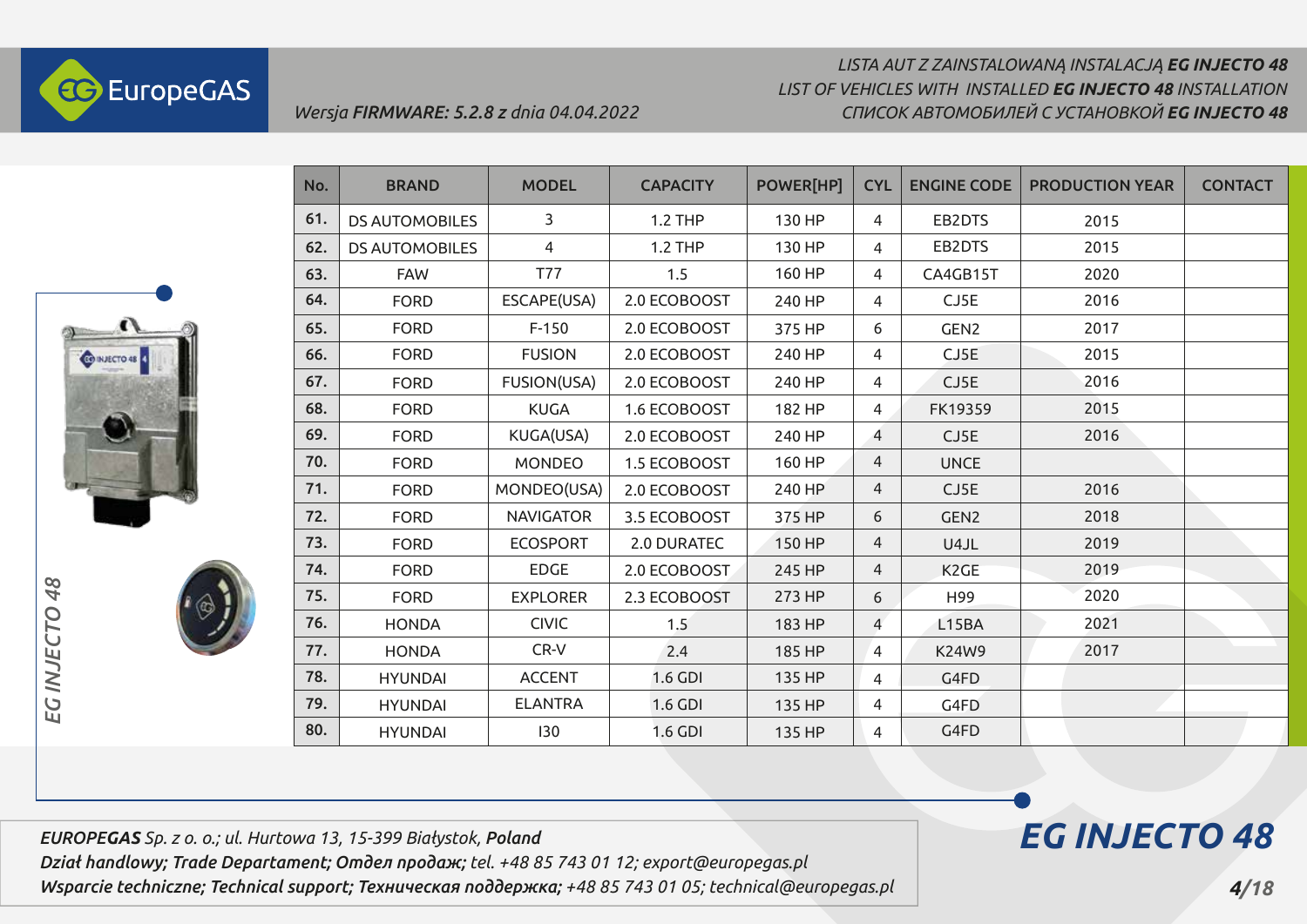



| No.  | <b>BRAND</b>   | <b>MODEL</b>    | <b>CAPACITY</b> | <b>POWER[HP]</b> | <b>CYL</b>     | <b>ENGINE CODE</b> | <b>PRODUCTION YEAR</b> | <b>CONTACT</b> |
|------|----------------|-----------------|-----------------|------------------|----------------|--------------------|------------------------|----------------|
| 81.  | <b>HYUNDAI</b> | 135             | 1.6 GDI         | 135 HP           | 4              | G4FD               |                        |                |
| 82.  | <b>HYUNDAI</b> | 135             | 2.0 GDI         | 166 HP           | 4              | G4NC               |                        |                |
| 83.  | <b>HYUNDAI</b> | 140             | 1.6 GDI         | 135 HP           | 4              | G4FD               |                        |                |
| 84.  | <b>HYUNDAI</b> | <b>IX35</b>     | 1.6 GDI         | 132 HP           | 4              | G4FD               | 2012                   |                |
| 85.  | <b>HYUNDAI</b> | IX35            | 1.6 GDI         | 132 HP           | 4              | G4FD               | 2015                   |                |
| 86.  | <b>HYUNDAI</b> | IX35            | 2.0 GDI         | 166 HP           | 4              | G4NC               |                        |                |
| 87.  | <b>HYUNDAI</b> | <b>SANTA FE</b> | 3.3 GDI         | 290 HP           | 6              | <b>RN74</b>        | 2017                   |                |
| 88.  | <b>HYUNDAI</b> | <b>TUCSON</b>   | 1.6 GDI         | 132 HP           | 4              | G4FD               | 2015                   |                |
| 89.  | <b>HYUNDAI</b> | <b>TUCSON</b>   | 1.6 T-GDI       | 177 HP           | $\overline{4}$ | G4FJ               | 2015                   |                |
| 90.  | <b>HYUNDAI</b> | <b>VELOSTER</b> | 1.6 GDI         | 140 HP           | $\overline{4}$ | G4FD               |                        |                |
| 91.  | <b>HYUNDAI</b> | <b>VELOSTER</b> | 1.6 T-GDI       | 177 HP           | 4              | G4FJ               |                        |                |
| 92.  | <b>HYUNDAI</b> | <b>CRETA</b>    | 1.4             | 140 HP           | 4              | G4LD               | 2020                   |                |
| 93.  | <b>HYUNDAI</b> | 140             | 2.0 GDI         | 177 HP           | $\overline{4}$ | G4NC               |                        |                |
| 94.  | <b>HYUNDAI</b> | IX35            | 2.0 GDI         | 166 HP           | 4              | G4NC               | 2015                   |                |
| 95.  | <b>HYUNDAI</b> | <b>TUCSON</b>   | 1.6 GDI         | 132 HP           | $\overline{4}$ | G4FD               | 2016                   |                |
| 96.  | <b>KIA</b>     | <b>CARENS</b>   | 2.0 GDI         | 166 HP           | $\overline{4}$ | G4NC               |                        |                |
| 97.  | KIA            | CEE'D           | 1.4             | 140 HP           | $\overline{4}$ | G4LD               | 2020                   |                |
| 98.  | <b>KIA</b>     | <b>PROCEED</b>  | 1.4             | 140 HP           | 4              | G4LD               | 2020                   |                |
| 99.  | KIA            | SPORTAGE        | 2.0 GDI         | 166 HP           | 4              | G4NC               | 2014                   |                |
| 100. | <b>KIA</b>     | <b>XCEED</b>    | 1.4             | 140 HP           | 4              | G4LD               | 2020                   |                |

*EUROPEGAS Sp. z o. o.; ul. Hurtowa 13, 15-399 Białystok, Poland Dział handlowy; Trade Departament; Отдел продаж; tel. +48 85 743 01 12; export@europegas.pl Wsparcie techniczne; Technical support; Техническая поддержка; +48 85 743 01 05; technical@europegas.pl* 

*Wersja FIRMWARE: 5.2.8 z dnia 04.04.2022*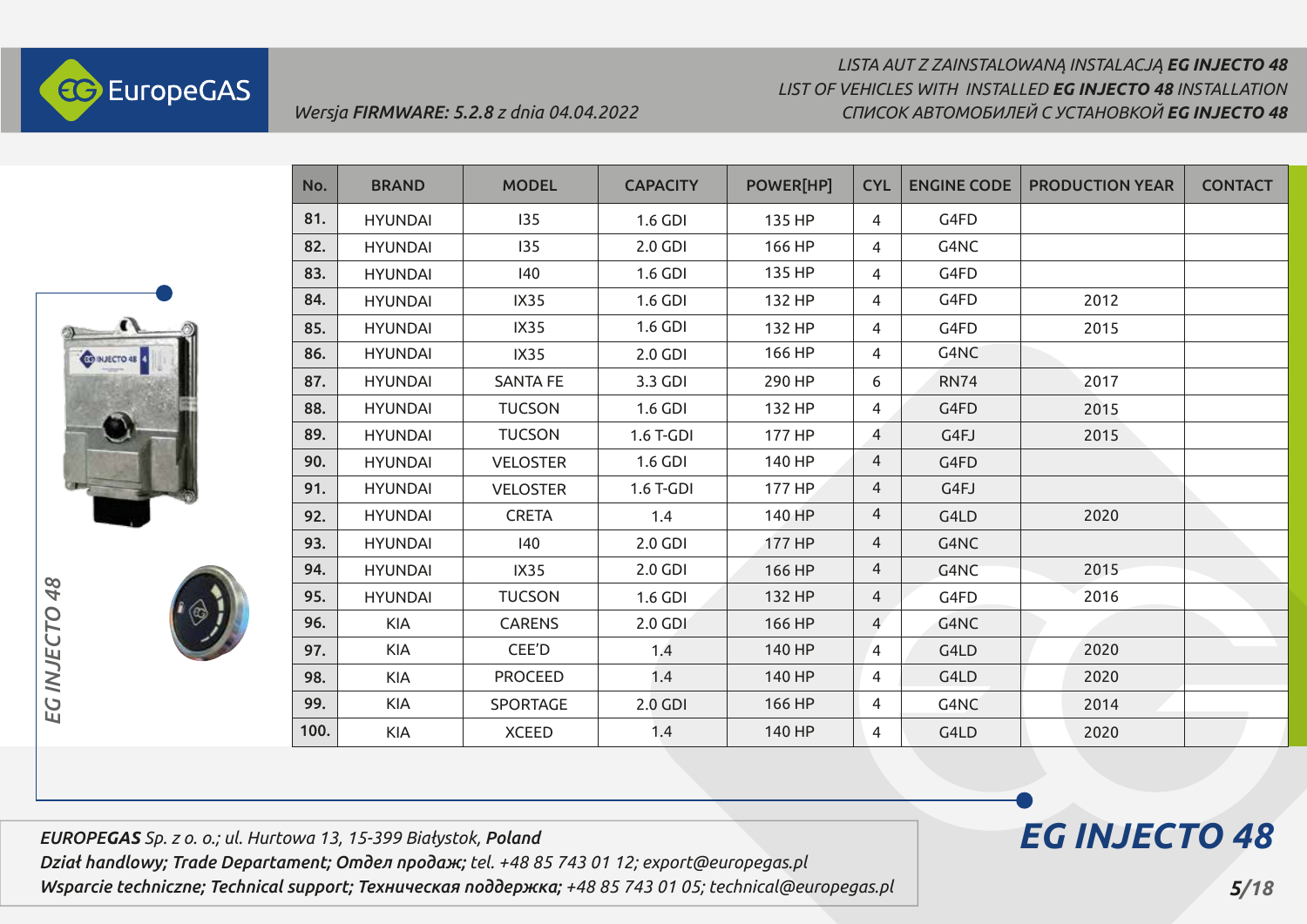



| No.  | <b>BRAND</b> | <b>MODEL</b>    | <b>CAPACITY</b> | <b>POWER[HP]</b> | <b>CYL</b>     | <b>ENGINE CODE</b> | <b>PRODUCTION YEAR</b> | <b>CONTACT</b> |
|------|--------------|-----------------|-----------------|------------------|----------------|--------------------|------------------------|----------------|
| 101. | <b>KIA</b>   | <b>CARENS</b>   | 1.6 GDI         | 135 HP           | 4              | G4FD               |                        |                |
| 102. | <b>KIA</b>   | CEE'D           | 1.6 GDI         | 135 HP           | 4              | G4FD               |                        |                |
| 103. | <b>KIA</b>   | <b>PROCEED</b>  | 1.6 GDI         | 135 HP           | 4              | G4FD               |                        |                |
| 104. | <b>KIA</b>   | <b>PROCEED</b>  | 1.6 T-GDI       | 177 HP           | 4              | G4FJ               |                        |                |
| 105. | <b>KIA</b>   | <b>RIO</b>      | 1.6 GDI         | 135 HP           | 4              | G4FD               |                        |                |
| 106. | <b>KIA</b>   | SOUL            | 1.6 GDI         | 132 HP           | 4              | G4FD               | 2016                   |                |
| 107. | <b>KIA</b>   | SPORTAGE        | 1.6 GDI         | 132 HP           | 4              | G4FD               | 2014                   |                |
| 108. | <b>KIA</b>   | SPORTAGE        | 1.6 GDI         | 135 HP           | 4              | G4FD               | 2010                   |                |
| 109. | <b>KIA</b>   | <b>SPORTAGE</b> | 1.6 T-GDI       | 177 HP           | 4              | G4FJ               | 2018                   |                |
| 110. | <b>MAZDA</b> | $\overline{2}$  | 1.3 SKYACTIV-G  | 93 HP            | 4              | P <sub>3</sub>     |                        |                |
| 111. | <b>MAZDA</b> | 3               | <b>2.0 DISI</b> | 151 HP           | 4              | <b>DISI</b>        | 2005                   |                |
| 112. | <b>MAZDA</b> | 3               | 2.5 SKYACTIV-G  | 190 HP           | 4              | <b>PYFA</b>        |                        |                |
| 113. | <b>MAZDA</b> | 5               | 2.0 SKYACTIV-G  | 155 HP           | 4              | LF3F               |                        |                |
| 114. | <b>MAZDA</b> | 6               | 2.5 SKYACTIV-G  | 190 HP           | 4              | <b>PYFA</b>        | 2013                   |                |
| 115. | MAZDA        | 6               | 2.5 SKYACTIV-G  | 190 HP           | 4              | <b>PYFA</b>        | 2018                   |                |
| 116. | MAZDA        | $CX-5$          | 2.5 SKYACTIV-G  | 186 HP           | $\overline{4}$ | <b>PYFA</b>        |                        |                |
| 117. | MAZDA        | $CX-5$          | 2.5 SKYACTIV-G  | 190 HP           | 4              | <b>PYFA</b>        |                        |                |
| 118. | <b>MAZDA</b> | $CX-5$          | 2.5 SKYACTIV-G  | 192 HP           | 4              | <b>PYFA</b>        |                        |                |
| 119. | <b>MAZDA</b> | $CX-5$          | 2.0 SKYACTIV-G  | 160 HP           | 4              | <b>PE01</b>        | 2014                   |                |
| 120. | <b>MAZDA</b> | $CX-5(KE)$      | 2.0 SKYACTIV-G  | 160 HP           | 4              | PE-VPS             | 2017                   |                |

*EUROPEGAS Sp. z o. o.; ul. Hurtowa 13, 15-399 Białystok, Poland Dział handlowy; Trade Departament; Отдел продаж; tel. +48 85 743 01 12; export@europegas.pl Wsparcie techniczne; Technical support; Техническая поддержка; +48 85 743 01 05; technical@europegas.pl* 

*Wersja FIRMWARE: 5.2.8 z dnia 04.04.2022*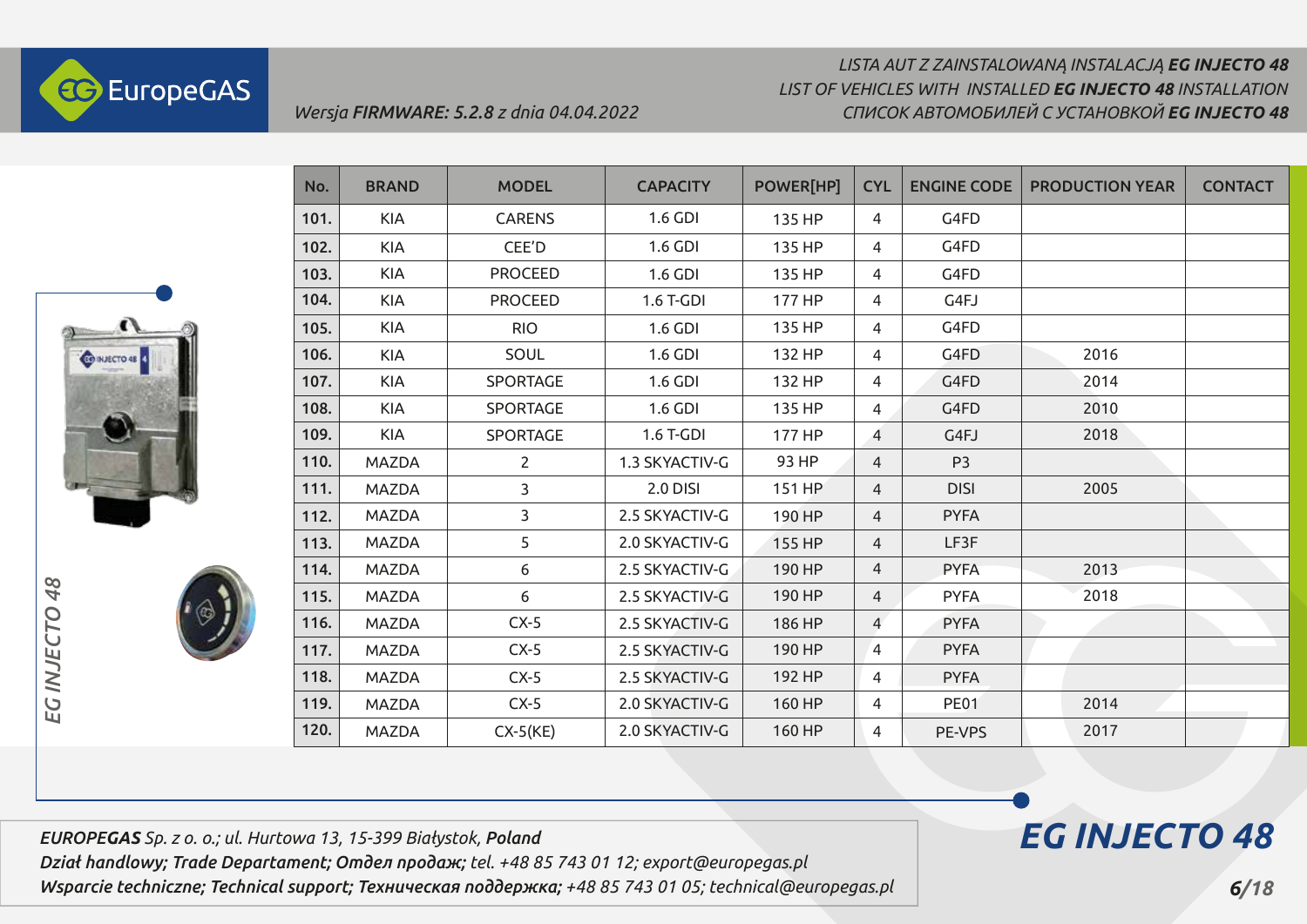

### *LISTA AUT Z ZAINSTALOWANĄ INSTALACJĄ EG INJECTO 48 СПИСОК АВТОМОБИЛЕЙ С УСТАНОВКОЙ EG INJECTO 48 LIST OF VEHICLES WITH INSTALLED EG INJECTO 48 INSTALLATION*



| No.  | <b>BRAND</b>    | <b>MODEL</b>      | <b>CAPACITY</b> | POWER[HP] | <b>CYL</b> | <b>ENGINE CODE</b> | <b>PRODUCTION YEAR</b> | <b>CONTACT</b> |
|------|-----------------|-------------------|-----------------|-----------|------------|--------------------|------------------------|----------------|
| 121. | <b>MAZDA</b>    | $CX-7$            | 2.3 DISI        | 263 HP    | 4          | L3-VDT             | 2013                   |                |
| 122. | <b>MAZDA</b>    | $MX-5$            | 2.0 SKYACTIV-G  | 161 HP    | 4          | <b>PE02</b>        |                        |                |
| 123. | <b>MAZDA</b>    | $MX-5(MD)$        | 2.0 SKYACTIV-G  | 160 HP    | 4          | PE-VPS             | 2015                   |                |
| 124. | <b>MERCEDES</b> | <b>C180 CGI</b>   | 1.6             | 156 HP    | 4          | M271.820           | 2011                   |                |
| 125. | <b>MERCEDES</b> | <b>C180 CGI</b>   | 1.8             | 156 HP    | 4          | M271.820           | 2010                   |                |
| 126. | <b>MERCEDES</b> | C200              | 1.8             | 184 HP    | 4          | M271.820           | 2013                   |                |
| 127. | <b>MERCEDES</b> | C250              | 1.8             | 204 HP    | 4          | M271.820           | 2012                   |                |
| 128. | <b>MERCEDES</b> | E180              | 1.8             | 156 HP    | 4          | M271.820           | 2013                   |                |
| 129. | <b>MERCEDES</b> | E200              | 1.8             | 184 HP    | 4          | M271.820           | 2016                   |                |
| 130. | <b>MERCEDES</b> | E250              | 1.8             | 204 HP    | 4          | M271.820           | 2015                   |                |
| 131. | <b>MG</b>       | GS                | 1.5             | 168 HP    | 4          | <b>15E4E</b>       | 2020                   |                |
| 132. | <b>MINI</b>     | <b>COOPER</b>     | 1.6             | 181 HP    | 4          | N18B16             | 2014                   |                |
| 133. | <b>NISSAN</b>   | JUKE(F15)         | 1.6 DIG-T       | 190 HP    | 4          | MR16DDT            |                        |                |
| 134. | <b>NISSAN</b>   | <b>KICKS</b>      | 1.3 DIG-T       | 154 HP    | 4          | HR13DDT            | 2020                   |                |
| 135. | <b>NISSAN</b>   | PULSAR/TIIDA(C13) | 1.6 DIG-T       | 190 HP    | 4          | MR16DDT            |                        |                |
| 136. | <b>NISSAN</b>   | QUASHQAI          | 1.6 DIG-T       | 163 HP    | 4          | MR16DDT            | 2014                   |                |
| 137. | <b>NISSAN</b>   | QUASHQAI          | 2.0             | 147 HP    | 4          | MR20DD             | 2015                   |                |
| 138. | <b>NISSAN</b>   | SERENA C26        | 2.0             | 142 HP    | 4          | MR20DD             | 2012                   |                |
| 139. | <b>NISSAN</b>   | <b>X-TRAIL</b>    | 1.6 DIG-T       | 190 HP    | 4          | MR16DDT            |                        |                |
| 140. | OPEL            | <b>ASTRAK</b>     | 1.4 TURBO       | 125 HP    | 4          | B14XFL             | 2015                   |                |

*EUROPEGAS Sp. z o. o.; ul. Hurtowa 13, 15-399 Białystok, Poland Dział handlowy; Trade Departament; Отдел продаж; tel. +48 85 743 01 12; export@europegas.pl Wsparcie techniczne; Technical support; Техническая поддержка; +48 85 743 01 05; technical@europegas.pl*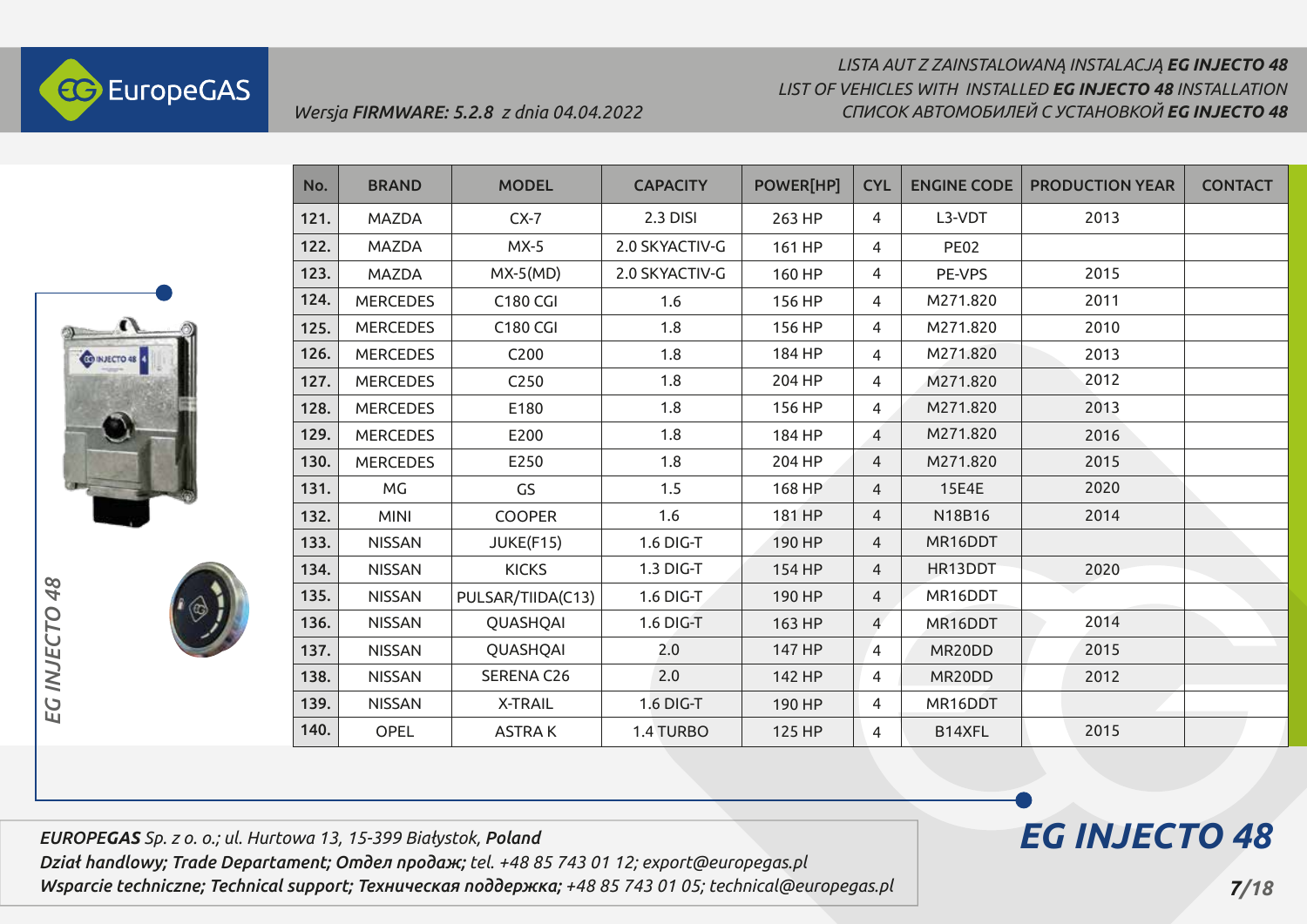

# *LISTA AUT Z ZAINSTALOWANĄ INSTALACJĄ EG INJECTO 48 СПИСОК АВТОМОБИЛЕЙ С УСТАНОВКОЙ EG INJECTO 48 LIST OF VEHICLES WITH INSTALLED EG INJECTO 48 INSTALLATION*



| No.  | <b>BRAND</b>   | <b>MODEL</b>    | <b>CAPACITY</b>         | <b>POWER[HP]</b> | <b>CYL</b>     | <b>ENGINE CODE</b> | <b>PRODUCTION YEAR</b> | <b>CONTACT</b> |
|------|----------------|-----------------|-------------------------|------------------|----------------|--------------------|------------------------|----------------|
| 141. | OPEL           | <b>INSIGNIA</b> | 2.0 ECOTEC TURBO        | 220 HP           | 4              | A20NHT(LDK)        | 2011                   |                |
| 142. | <b>OPEL</b>    | <b>INSIGNIA</b> | <b>2.0 ECOTEC TURBO</b> | 220 HP           | 4              | A20NHT             | 2010                   |                |
| 143. | OPEL           | <b>SIGNUM</b>   | 2.2                     | 153 HP           | 4              | Z22YH              | 2005                   |                |
| 144. | OPEL           | <b>VECTRA C</b> | 2.2                     | 153 HP           | 4              | Z22YH              | 2007                   |                |
| 145. | OPEL           | <b>ZAFIRA</b>   | 2.2                     | 153 HP           | 4              | Z22YH              | 2008                   |                |
| 146. | <b>PEUGEOT</b> | 208             | <b>1.2 THP</b>          | 130 HP           | 4              | EB2DTS             | 2013                   |                |
| 147. | <b>PEUGEOT</b> | 208             | <b>1.6 THP</b>          | 156 HP           | 4              | EP6CDT             | 2013                   |                |
| 148. | <b>PEUGEOT</b> | 308             | <b>1.2 THP</b>          | 130 HP           | 4              | EB2DTS             | 2014                   |                |
| 149. | <b>PEUGEOT</b> | 308             | <b>1.6 THP</b>          | 156 HP           | 4              | EP6CDT             | 2015                   |                |
| 150. | <b>PEUGEOT</b> | 508             | <b>1.6 THP</b>          | 156 HP           | $\overline{4}$ | EP6CDT             | 2015                   |                |
| 151. | <b>PEUGEOT</b> | 2008            | <b>1.2 THP</b>          | 130 HP           | 4              | EB2DTS             | 2015                   |                |
| 152. | <b>PEUGEOT</b> | 3008            | <b>1.2 THP</b>          | 130 HP           | $\overline{4}$ | EB2DTS             | 2015                   |                |
| 153. | <b>PEUGEOT</b> | 3008            | <b>1.6 THP</b>          | 156 HP           | $\overline{4}$ | EP6CDT             | 2017                   |                |
| 154. | <b>PEUGEOT</b> | 5008            | <b>1.2 THP</b>          | 130 HP           | 4              | EB2DTS             | 2015                   |                |
| 155. | <b>PEUGEOT</b> | 5008            | 1.6 THP                 | 156 HP           | $\overline{4}$ | EP6CDT             | 2014                   |                |
| 156. | <b>PEUGEOT</b> | <b>PARTNER</b>  | <b>1.2 THP</b>          | 130 HP           | 4              | EB2DTS             | 2016                   |                |
| 157. | <b>PEUGEOT</b> | <b>RCZ</b>      | <b>1.6 THP</b>          | 156 HP           | $\overline{4}$ | EP6CDT             | 2014                   |                |
| 158. | <b>PEUGEOT</b> | <b>RIFTER</b>   | <b>1.2 THP</b>          | 110 HP           | 3              | EB2DT              | 2018                   |                |
| 159. | <b>PORSCHE</b> | <b>CAYENNE</b>  | 4.8                     | 385 HP           | 8              | M48.01             | 2009                   |                |
| 160. | <b>SAAB</b>    | $9 - 5$         | 2.0                     | 220 HP           | 4              | A20NHT             | 2011                   |                |

*Please contact Techniсal Support Department*

# *EG INJECTO 48*

*EUROPEGAS Sp. z o. o.; ul. Hurtowa 13, 15-399 Białystok, Poland Dział handlowy; Trade Departament; Отдел продаж; tel. +48 85 743 01 12; export@europegas.pl Wsparcie techniczne; Technical support; Техническая поддержка; +48 85 743 01 05; technical@europegas.pl*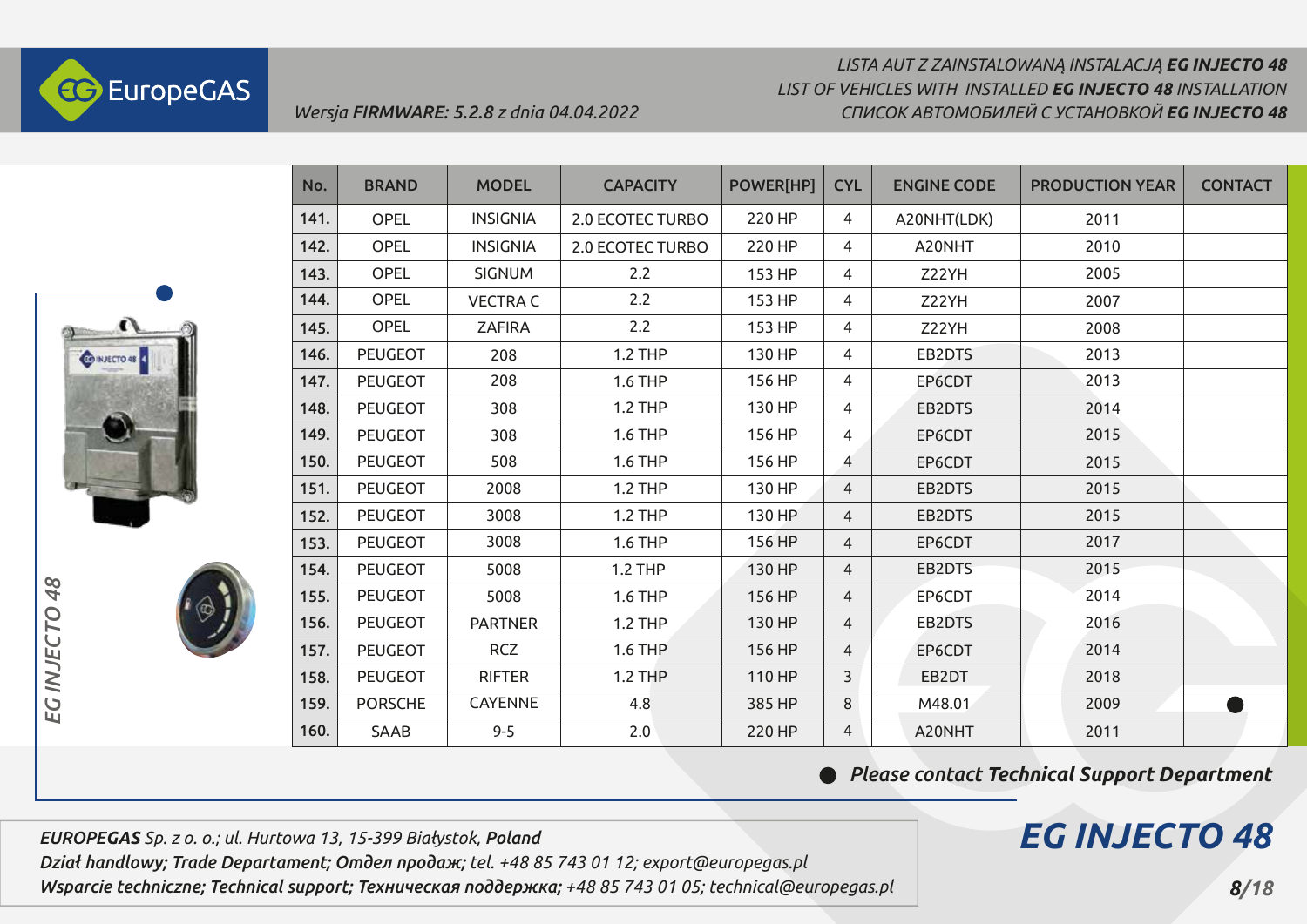



| No.  | <b>BRAND</b> | <b>MODEL</b>    | <b>CAPACITY</b> | POWER[HP] | <b>CYL</b>     | <b>ENGINE CODE</b> | <b>PRODUCTION YEAR</b> | <b>CONTACT</b> |
|------|--------------|-----------------|-----------------|-----------|----------------|--------------------|------------------------|----------------|
| 161. | SAAB         | $9 - 5$         | 2.0             | 220 HP    | 4              | A20NHT(LDK)        |                        |                |
| 162. | SAAB         | 9-3 (NEVS)      | 2.0             | 220 HP    | 4              | A20NHT(LDK)        |                        |                |
| 163. | <b>SEAT</b>  | <b>ALHAMBRA</b> | 1.4 TSI         | 150 HP    | 4              | <b>CAVA</b>        |                        |                |
| 164. | <b>SEAT</b>  | <b>ALHAMBRA</b> | 1.8 TSI         | 160 HP    | 4              | <b>CDA</b>         |                        |                |
| 165. | <b>SEAT</b>  | <b>ALHAMBRA</b> | 2.0 TSI         | 200 HP    | 4              | <b>CCZA</b>        | 2015                   |                |
| 166. | <b>SEAT</b>  | <b>ALTEA</b>    | 1.2 TSI         | 105 HP    | 4              | CBZB               | 2008                   |                |
| 167. | <b>SEAT</b>  | <b>ALTEA</b>    | 1.4 TSI         | 122 HP    | 4              | <b>CAXA</b>        |                        |                |
| 168. | <b>SEAT</b>  | <b>ALTEA</b>    | 1.8 TSI         | 160 HP    | 4              | <b>BZB</b>         |                        |                |
| 169. | <b>SEAT</b>  | <b>ALTEA XL</b> | 1.2 TSI         | 105 HP    | 4              | CBZB               | 2008                   |                |
| 170. | <b>SEAT</b>  | <b>ALTEA XL</b> | <b>1.8 TSI</b>  | 160 HP    | 4              | <b>BZB</b>         |                        |                |
| 171. | <b>SEAT</b>  | ALTEA/ALTEA XL  | 1.8 TSI         | 160 HP    | 4              | <b>CDA</b>         |                        |                |
| 172. | <b>SEAT</b>  | ALTEA/ALTEA XL  | 2.0 TSI         | 150 HP    | 4              | <b>BVY</b>         |                        |                |
| 173. | <b>SEAT</b>  | <b>ARONA</b>    | $1.5$ TSI       | 150 HP    | $\overline{4}$ | <b>DPCA</b>        | 2018                   |                |
| 174. | <b>SEAT</b>  | <b>ATECA</b>    | $1.5$ TSI       | 150 HP    | $\overline{4}$ | <b>DPCA</b>        | 2020                   |                |
| 175. | <b>SEAT</b>  | <b>ENTRY</b>    | 1.4 TSI         | 125 HP    | 4              | <b>CZCA</b>        | 2015                   |                |
| 176. | <b>SEAT</b>  | <b>ENTRY</b>    | 1.4 TSI         | 125 HP    | $\overline{4}$ | <b>CZCA</b>        |                        |                |
| 177. | <b>SEAT</b>  | <b>IBIZA</b>    | <b>1.2 TSI</b>  | 105 HP    | 4              | CBZB               | 2012                   |                |
| 178. | <b>SEAT</b>  | <b>IBIZA</b>    | 1.2 TSI         | 90 HP     | 4              | <b>CJZC</b>        |                        |                |
| 179. | <b>SEAT</b>  | <b>LEON</b>     | 1.2 TSI         | 105 HP    | 3              | <b>CBZB</b>        | 2012                   |                |
| 180. | <b>SEAT</b>  | <b>LEON</b>     | <b>1.4 TSI</b>  | 122 HP    | 4              | <b>CAXA</b>        |                        |                |

*EUROPEGAS Sp. z o. o.; ul. Hurtowa 13, 15-399 Białystok, Poland Dział handlowy; Trade Departament; Отдел продаж; tel. +48 85 743 01 12; export@europegas.pl* 

*Wsparcie techniczne; Technical support; Техническая поддержка; +48 85 743 01 05; technical@europegas.pl* 

*Wersja FIRMWARE: 5.2.8 z dnia 04.04.2022*

 *9/18*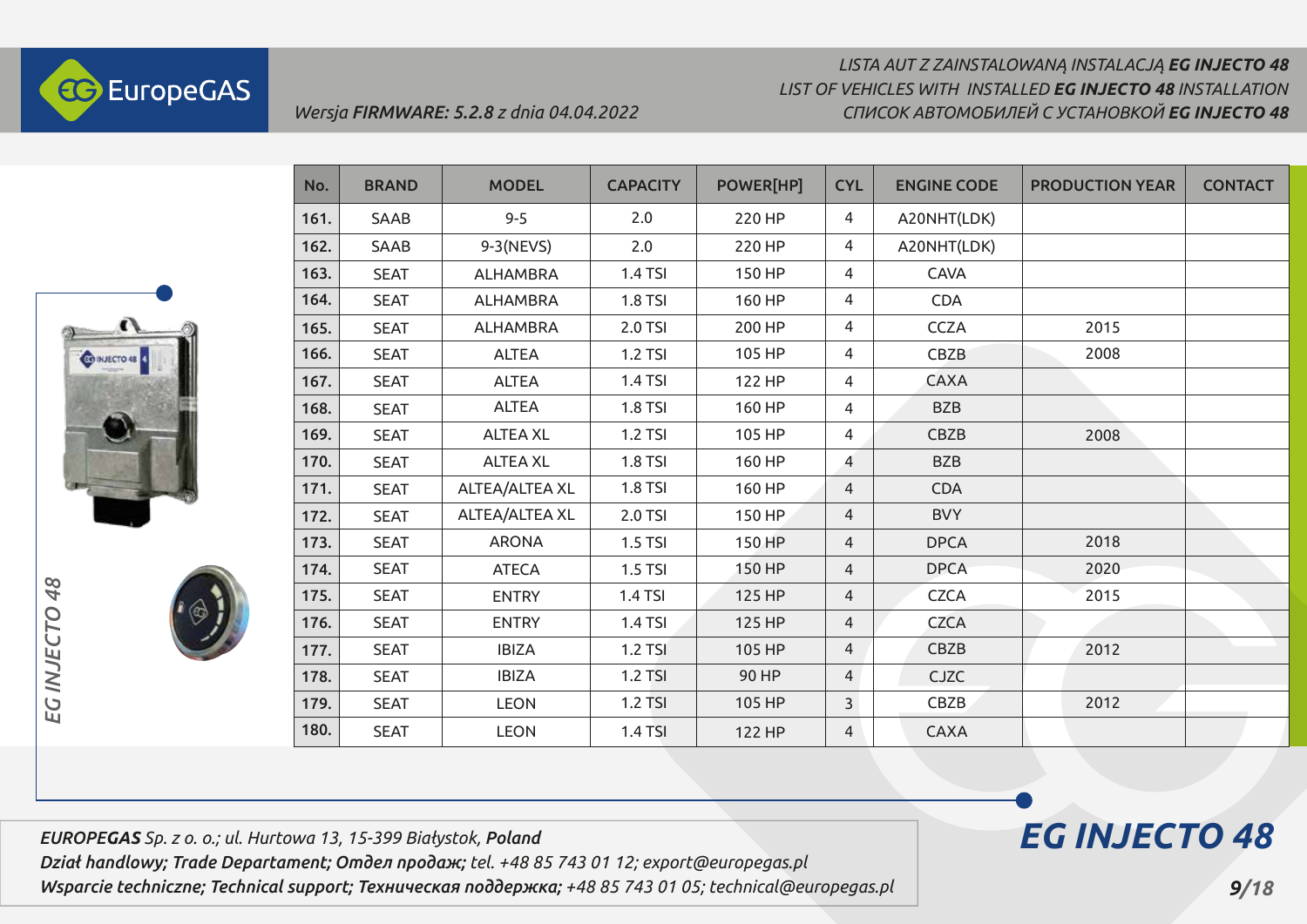



| No.  | <b>BRAND</b> | <b>MODEL</b>     | <b>CAPACITY</b> | POWER[HP] | <b>CYL</b>     | <b>ENGINE CODE</b> | <b>PRODUCTION YEAR</b> | <b>CONTACT</b> |
|------|--------------|------------------|-----------------|-----------|----------------|--------------------|------------------------|----------------|
| 181. | <b>SEAT</b>  | <b>LEON</b>      | 1.4 TSI         | 125 HP    | 4              | <b>CZCA</b>        | 2014                   |                |
| 182. | <b>SEAT</b>  | <b>LEON</b>      | 1.4 TSI         | 125 HP    | 4              | <b>CZCA</b>        |                        |                |
| 183. | <b>SEAT</b>  | <b>LEON</b>      | 1.5 TSI         | 150 HP    | 4              | <b>DPCA</b>        | 2019                   |                |
| 184. | <b>SEAT</b>  | <b>LEON</b>      | 1.8 TSI         | 150 HP    | 4              | <b>BZB</b>         | 2008                   |                |
| 185. | <b>SEAT</b>  | <b>LEON</b>      | 1.8 TSI         | 160 HP    | 4              | <b>BZB</b>         |                        |                |
| 186. | <b>SEAT</b>  | <b>LEON</b>      | 1.8 TSI         | 160 HP    | 4              | <b>CDA</b>         |                        |                |
| 187. | <b>SEAT</b>  | <b>LEON</b>      | 2.0 TSI         | 150 HP    | 4              | <b>BVY</b>         |                        |                |
| 188. | <b>SEAT</b>  | <b>TARRACO</b>   | 1.5 TSI         | 150 HP    | 4              | <b>DPCA</b>        | 2020                   |                |
| 189. | <b>SEAT</b>  | <b>TOLEDO</b>    | <b>1.2 TSI</b>  | 90 HP     | 4              | <b>CJZC</b>        |                        |                |
| 190. | <b>SEAT</b>  | <b>TOLEDO</b>    | 1.4 TSI         | 122 HP    | 4              | <b>CAXA</b>        |                        |                |
| 191. | <b>SEAT</b>  | <b>TOLEDO</b>    | 1.4 TSI         | 125 HP    | $\overline{4}$ | <b>CZCA</b>        | 2015                   |                |
| 192. | <b>SEAT</b>  | <b>TOLEDO</b>    | <b>1.8 TSI</b>  | 160 HP    | 4              | <b>BZB</b>         |                        |                |
| 193. | <b>SEAT</b>  | <b>TOLEDO</b>    | <b>1.8 TSI</b>  | 160 HP    | $\overline{4}$ | <b>CDA</b>         |                        |                |
| 194. | <b>SEAT</b>  | <b>TOLEDO</b>    | 2.0 TSI         | 150 HP    | $\overline{4}$ | <b>BVY</b>         |                        |                |
| 195. | <b>SEAT</b>  | <b>TOLEDO IV</b> | 1.2 TSI         | 105 HP    | $\overline{4}$ | CBZB               | 2012                   |                |
| 196. | <b>SEAT</b>  | <b>ARONA</b>     | 1.0 TSI         | 95 HP     | 3              | <b>CHZ</b>         | 2018                   |                |
| 197. | <b>SEAT</b>  | <b>ATECA</b>     | 1.4 TSI         | 150 HP    | $\overline{4}$ | <b>CZE</b>         | 2018                   |                |
| 198. | <b>SEAT</b>  | <b>EXEO</b>      | 2.0 TSI         | 211 HP    | $\overline{4}$ | <b>CDN</b>         | 2010                   |                |
| 199. | <b>SEAT</b>  | <b>IBIZA IV</b>  | 1.0 TSI         | 95 HP     | $\overline{3}$ | CHZ                | 2016                   |                |
| 200. | <b>SEAT</b>  | <b>IBIZA IV</b>  | 1.4 TSI         | 150 HP    | $\overline{4}$ | <b>CZE</b>         | 2017                   |                |

*EUROPEGAS Sp. z o. o.; ul. Hurtowa 13, 15-399 Białystok, Poland Dział handlowy; Trade Departament; Отдел продаж; tel. +48 85 743 01 12; export@europegas.pl Wsparcie techniczne; Technical support; Техническая поддержка; +48 85 743 01 05; technical@europegas.pl* 

*Wersja FIRMWARE: 5.2.8 z dnia 04.04.2022*

# *EG INJECTO 48*

 *10/18*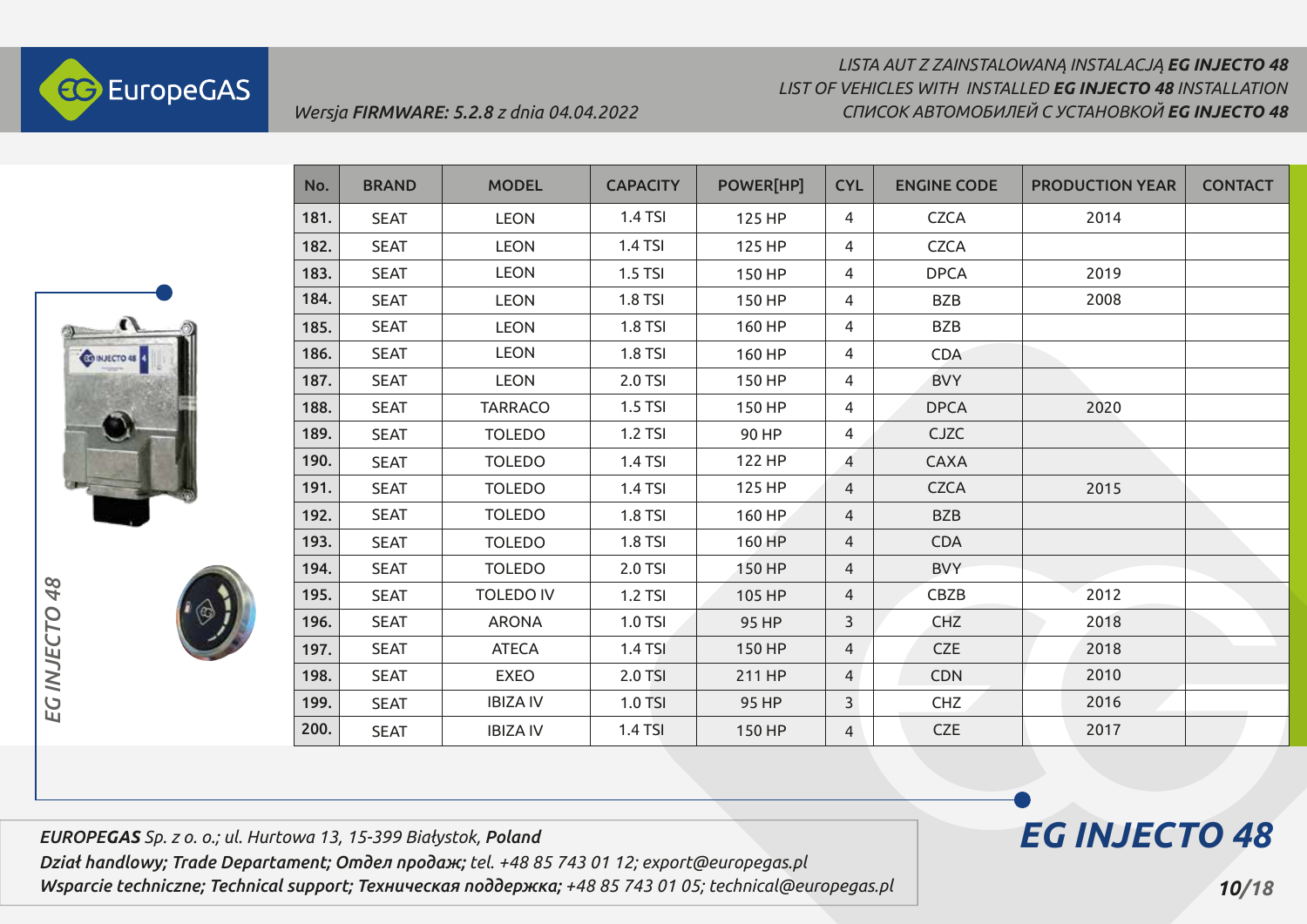

# *LISTA AUT Z ZAINSTALOWANĄ INSTALACJĄ EG INJECTO 48 СПИСОК АВТОМОБИЛЕЙ С УСТАНОВКОЙ EG INJECTO 48 LIST OF VEHICLES WITH INSTALLED EG INJECTO 48 INSTALLATION*



EG INJECTO

| No.  | <b>BRAND</b> | <b>MODEL</b>      | <b>CAPACITY</b> | <b>POWER[HP]</b> | <b>CYL</b>     | <b>ENGINE CODE</b> | <b>PRODUCTION YEAR</b> | <b>CONTACT</b> |
|------|--------------|-------------------|-----------------|------------------|----------------|--------------------|------------------------|----------------|
| 201. | <b>SEAT</b>  | <b>IBIZAV</b>     | 1.0 TSI         | 95 HP            | 3              | CHZ                | 2018                   |                |
| 202. | <b>SEAT</b>  | <b>LEON</b>       | 1.4 TSI         | 150 HP           | 4              | <b>CZE</b>         | 2015                   |                |
| 203. | <b>SEAT</b>  | <b>TOLEDO IV</b>  | 1.0 TSI         | 95 HP            | 3              | <b>CHZ</b>         | 2017                   |                |
| 204. | <b>SKODA</b> | <b>FABIA</b>      | 1.0 TSI         | 95 HP            | 3              | <b>CHZ</b>         | 2019                   |                |
| 205. | <b>SKODA</b> | <b>FABIA</b>      | 1.2 TSI         | 90 HP            | 4              | <b>CJZC</b>        | 2015                   |                |
| 206. | <b>SKODA</b> | <b>KODIAQ</b>     | 1.0 TSI         | 95 HP            | 3              | <b>CHZ</b>         | 2017                   |                |
| 207. | <b>SKODA</b> | <b>KODIAQ</b>     | 1.4 TSI         | 125 HP           | 4              | <b>CZCA</b>        | 2016                   |                |
| 208. | <b>SKODA</b> | <b>OCTAVIA</b>    | 1.4 TSI         | 122 HP           | 4              | <b>CAXA</b>        |                        |                |
| 209. | <b>SKODA</b> | <b>OCTAVIA</b>    | 2.0 TSI         | 150 HP           | 4              | <b>BVX</b>         | 2008                   |                |
| 210. | <b>SKODA</b> | <b>OCTAVIA</b>    | 1.8 TSI         | 160 HP           | 4              | <b>CDAA</b>        | 2011                   |                |
| 211. | <b>SKODA</b> | <b>OCTAVIA II</b> | 2.0 TSI         | 150 HP           | $\overline{4}$ | <b>BVX</b>         |                        |                |
| 212. | <b>SKODA</b> | <b>OCTAVIA II</b> | <b>1.8 TSI</b>  | 160 HP           | $\overline{4}$ | <b>CDA</b>         |                        |                |
| 213. | <b>SKODA</b> | <b>RAPID</b>      | 1.0 TSI         | 95 HP            | 3              | <b>CHZ</b>         | 2019                   |                |
| 214. | <b>SKODA</b> | <b>RAPID</b>      | 1.2 TSI         | 90 HP            | $\overline{4}$ | <b>CJZC</b>        |                        |                |
| 215. | <b>SKODA</b> | <b>RAPID</b>      | 1.4 TSI         | 122 HP           | $\overline{4}$ | CAXA               |                        |                |
| 216. | <b>SKODA</b> | <b>RAPID</b>      | 1.4 TSI         | 125 HP           | $\overline{4}$ | <b>CZCA</b>        | 2015                   |                |
| 217. | <b>SKODA</b> | <b>SUPERB</b>     | <b>1.4 TSI</b>  | 125 HP           | $\overline{4}$ | <b>CZCA</b>        | 2015                   |                |
| 218. | <b>SKODA</b> | <b>SUPERB</b>     | <b>1.8 TSI</b>  | 160 HP           | $\overline{4}$ | <b>CDAA</b>        | 2009                   |                |
| 219. | <b>SKODA</b> | <b>SUPERB II</b>  | 1.8 TSI         | 160 HP           | $\overline{4}$ | <b>CDA</b>         |                        |                |
| 220. | <b>SKODA</b> | <b>YETI</b>       | 1.4 TSI         | 122 HP           | $\overline{4}$ | <b>CAXA</b>        |                        |                |

*EUROPEGAS Sp. z o. o.; ul. Hurtowa 13, 15-399 Białystok, Poland Dział handlowy; Trade Departament; Отдел продаж; tel. +48 85 743 01 12; export@europegas.pl* 

*Wsparcie techniczne; Technical support; Техническая поддержка; +48 85 743 01 05; technical@europegas.pl*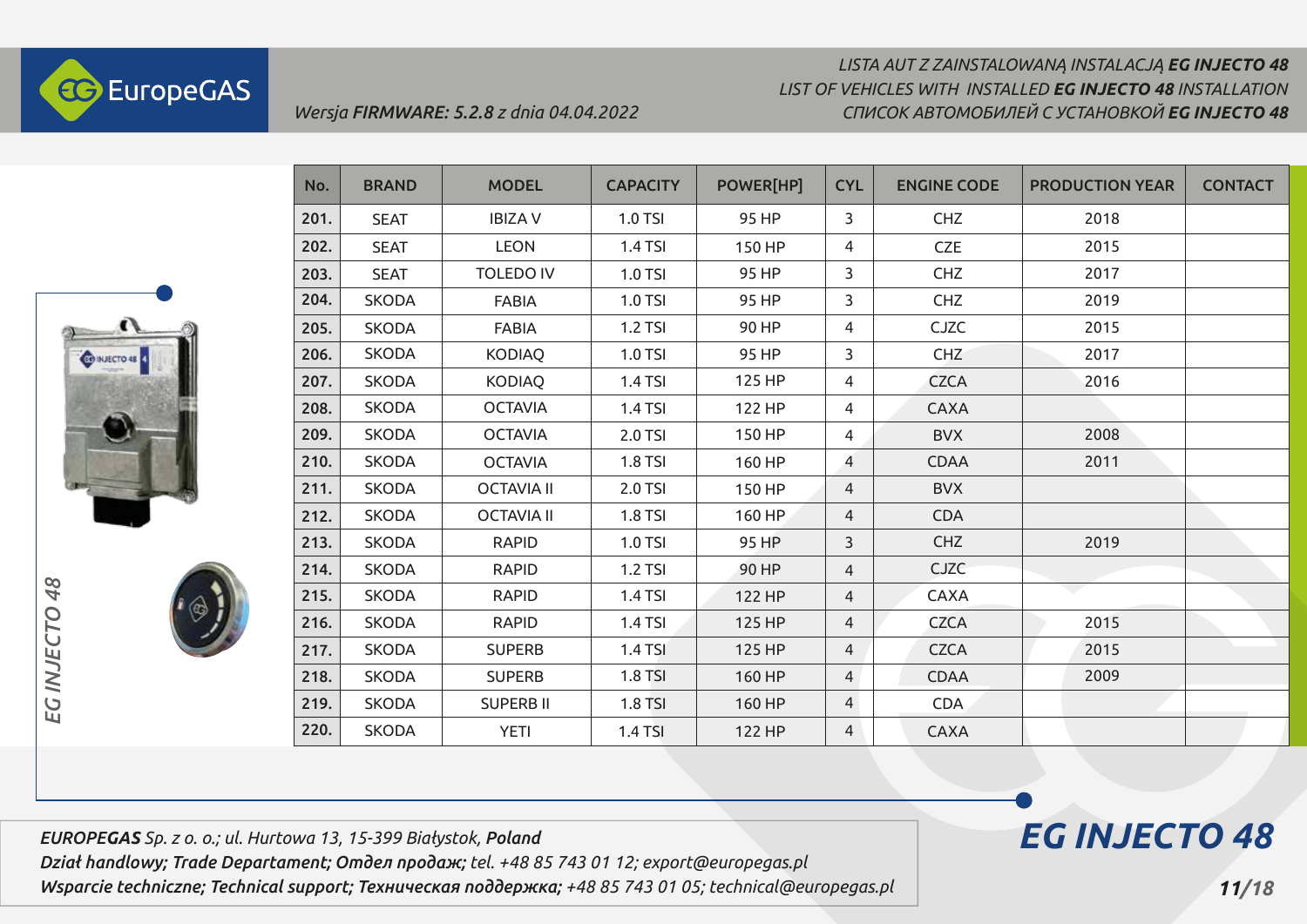

### *LISTA AUT Z ZAINSTALOWANĄ INSTALACJĄ EG INJECTO 48 СПИСОК АВТОМОБИЛЕЙ С УСТАНОВКОЙ EG INJECTO 48 LIST OF VEHICLES WITH INSTALLED EG INJECTO 48 INSTALLATION*



*EG INJECTO 48*

EG INJECTO

48



| No.  | <b>BRAND</b> | <b>MODEL</b>     | <b>CAPACITY</b> | POWER[HP] | <b>CYL</b>     | <b>ENGINE CODE</b> | <b>PRODUCTION YEAR</b> | <b>CONTACT</b> |
|------|--------------|------------------|-----------------|-----------|----------------|--------------------|------------------------|----------------|
| 221. | <b>SKODA</b> | <b>YETI</b>      | 1.8 TSI         | 160 HP    | $\overline{4}$ | <b>CDA</b>         |                        |                |
| 222. | <b>SKODA</b> | <b>FABIA</b>     | 1.2 TSI         | 105 HP    | 4              | CBZB               | 2010                   |                |
| 223. | <b>SKODA</b> | <b>FABIA</b>     | <b>1.4 TSI</b>  | 122 HP    | 4              | <b>CAXA</b>        | 2012                   |                |
| 224. | <b>SKODA</b> | <b>FABIA III</b> | <b>1.4 TSI</b>  | 125 HP    | $\overline{4}$ | <b>CZCA</b>        |                        |                |
| 225. | <b>SKODA</b> | <b>KAMIQ</b>     | $1.5$ TSI       | 150 HP    | $\overline{4}$ | <b>DPCA</b>        | 2019                   |                |
| 226. | <b>SKODA</b> | <b>KAROQ</b>     | $1.5$ TSI       | 150 HP    | 4              | <b>DPCA</b>        | 2020                   |                |
| 227. | <b>SKODA</b> | KODIAQ           | <b>1.4 TSI</b>  | 125 HP    | $\overline{4}$ | <b>CZCA</b>        |                        |                |
| 228. | <b>SKODA</b> | <b>KODIAQ</b>    | <b>1.4 TSI</b>  | 150 HP    | 4              | <b>CZE</b>         | 2017                   |                |
| 229. | <b>SKODA</b> | KODIAQ           | $1.5$ TSI       | 150 HP    | $\overline{4}$ | <b>DPCA</b>        | 2020                   |                |
| 230. | <b>SKODA</b> | <b>OCTAVIA</b>   | 1.2 TSI         | 105 HP    | $\overline{4}$ | CBZB               | 2010                   |                |
| 231. | <b>SKODA</b> | <b>OCTAVIA</b>   | <b>1.4 TSI</b>  | 122 HP    | $\overline{4}$ | <b>CAXA</b>        |                        |                |
| 232. | <b>SKODA</b> | <b>OCTAVIA</b>   | $1.5$ TSI       | 150 HP    | $\overline{4}$ | <b>DPCA</b>        | 2019                   |                |
| 233. | <b>SKODA</b> | <b>OCTAVIA</b>   | 1.8 TSI         | 160 HP    | 4              | <b>BZB</b>         | 2009                   |                |
| 234. | <b>SKODA</b> | <b>OCTAVIA</b>   | 2.0 TSI         | 200 HP    | 4              | <b>CCZA</b>        | 2015                   |                |
| 235. | <b>SKODA</b> | <b>RAPID</b>     | 1.2 TSI         | 105 HP    | $\overline{4}$ | CBZB               | 2012                   |                |
| 236. | <b>SKODA</b> | <b>RAPID</b>     | 1.4 TSI         | 122 HP    | $\overline{4}$ | <b>CAXA</b>        |                        |                |
| 237. | <b>SKODA</b> | <b>RAPID</b>     | $1.4$ TSI       | 125 HP    | $\overline{4}$ | <b>CZCA</b>        |                        |                |
| 238. | <b>SKODA</b> | <b>ROOMSTER</b>  | $1.2$ TSI       | 105 HP    | $\overline{4}$ | CBZB               | 2010                   |                |
| 239. | <b>SKODA</b> | <b>SCALA</b>     | $1.5$ TSI       | 150 HP    | $\overline{4}$ | <b>DPCA</b>        | 2020                   |                |
| 240. | <b>SKODA</b> | <b>SUPERB</b>    | 1.4 TSI         | 122 HP    | 4              | <b>CAXA</b>        |                        |                |

*EUROPEGAS Sp. z o. o.; ul. Hurtowa 13, 15-399 Białystok, Poland Dział handlowy; Trade Departament; Отдел продаж; tel. +48 85 743 01 12; export@europegas.pl Wsparcie techniczne; Technical support; Техническая поддержка; +48 85 743 01 05; technical@europegas.pl*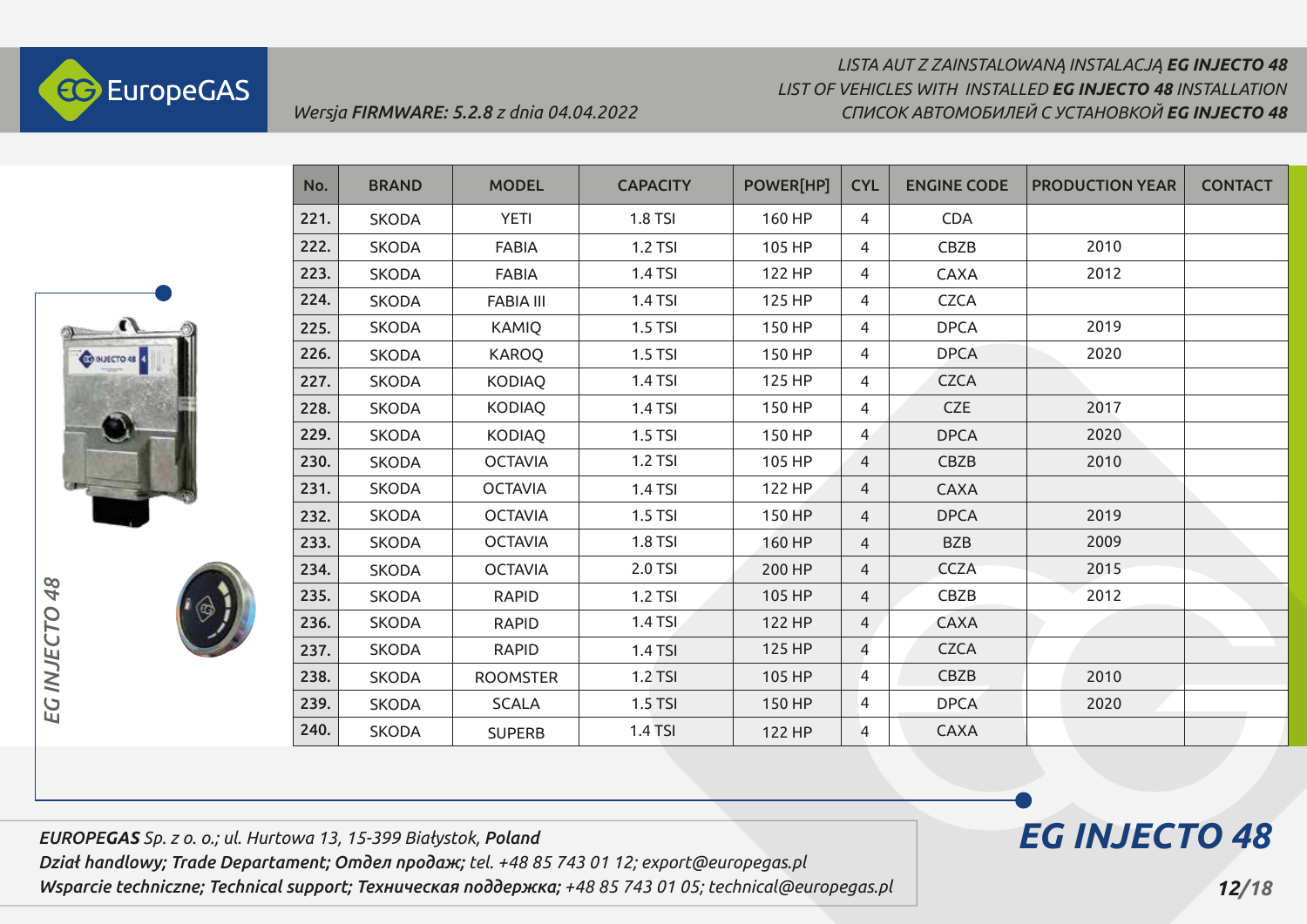

### *LISTA AUT Z ZAINSTALOWANĄ INSTALACJĄ EG INJECTO 48 СПИСОК АВТОМОБИЛЕЙ С УСТАНОВКОЙ EG INJECTO 48 LIST OF VEHICLES WITH INSTALLED EG INJECTO 48 INSTALLATION*



*EG INJECTO 48*

EG INJECTO

48



| No.  | <b>BRAND</b>  | <b>MODEL</b>      | <b>CAPACITY</b>  | <b>POWER[HP]</b> | <b>CYL</b>     | <b>ENGINE CODE</b> | <b>PRODUCTION YEAR</b> | <b>CONTACT</b> |
|------|---------------|-------------------|------------------|------------------|----------------|--------------------|------------------------|----------------|
| 241. | <b>SKODA</b>  | <b>SUPERB</b>     | 1.4 TSI          | 125 HP           | 4              | <b>CZCA</b>        |                        |                |
| 242. | <b>SKODA</b>  | <b>SUPERB</b>     | 1.4 TSI          | 150 HP           | 4              | <b>CZE</b>         | 2018                   |                |
| 243. | <b>SKODA</b>  | <b>SUPERB</b>     | <b>1.8 TSI</b>   | 160 HP           | 4              | <b>BZB</b>         |                        |                |
| 244. | <b>SKODA</b>  | <b>SUPERB</b>     | 2.0 TSI          | 200 HP           | 4              | <b>CCZA</b>        | 2015                   |                |
| 245. | <b>SKODA</b>  | <b>SUPERB III</b> | $1.5$ TSI        | 150 HP           | 4              | <b>DPCA</b>        | 2017                   |                |
| 246. | <b>SKODA</b>  | <b>YETI</b>       | 1.2 TSI          | 105 HP           | 4              | CBZB               | 2010                   |                |
| 247. | <b>SKODA</b>  | <b>YETI</b>       | 1.4 TSI          | 122 HP           | 4              | <b>CAXA</b>        |                        |                |
| 248. | <b>SKODA</b>  | <b>YETI</b>       | 1.4 TSI          | 125 HP           | 4              | <b>CZCA</b>        |                        |                |
| 249. | SSANGYONG     | <b>KORANDO</b>    | $1.5$ T-GDI      | 163 HP           | $\overline{4}$ | G15CDI             | 2020                   |                |
| 250. | SSANGYONG     | <b>REXTON</b>     | 2.0 T-GDI        | 220 HP           | 4              | G20DTR             | 2018                   |                |
| 251. | SSANGYONG     | <b>TIVOLI</b>     | 1.2 T-GDI        | 128 HP           | 3              | G12DTF             | 2020                   |                |
| 252. | SSANGYONG     | <b>TIVOLI</b>     | 1.2 T-GDI        | 128 HP           | 3              | G12DTF             | 2020                   |                |
| 253. | SSANGYONG     | <b>TIVOLI</b>     | $1.5$ T-GDI      | 163 HP           | 4              | G15GDI             | 2019                   |                |
| 254. | <b>SUBARU</b> | <b>FORESTER</b>   | 2.0              | 154 HP           | $\overline{4}$ | <b>FB20</b>        | 2018                   |                |
| 255. | <b>SUBARU</b> | <b>IMPREZA</b>    | 2.0              | 154 HP           | $\overline{4}$ | <b>FB20D</b>       | 2018                   |                |
| 256. | <b>TOYOTA</b> | <b>AVENSIS</b>    | 2.0              | 138 HP           | $\overline{4}$ | 1AZ-FSE            | 2004                   |                |
| 257. | <b>TOYOTA</b> | <b>COROLLA</b>    | 1.5              | 125 HP           | 3              | M15A-FSK           | 2020                   |                |
| 258. | <b>TOYOTA</b> | <b>YARIS</b>      | 1.5              | 125 HP           | $\overline{3}$ | M15A-FSK           | 2020                   |                |
| 259. | VAUXHALL      | INSIGNIA(UK)      | 2.0 ECOTEC TURBO | 220 HP           | 4              | A20NHT(LDK)        |                        |                |
| 260. | <b>VOLVO</b>  | S60               | 2.0              | 242 HP           | 4              | B4204T11           | 2013                   |                |

*EUROPEGAS Sp. z o. o.; ul. Hurtowa 13, 15-399 Białystok, Poland Dział handlowy; Trade Departament; Отдел продаж; tel. +48 85 743 01 12; export@europegas.pl Wsparcie techniczne; Technical support; Техническая поддержка; +48 85 743 01 05; technical@europegas.pl*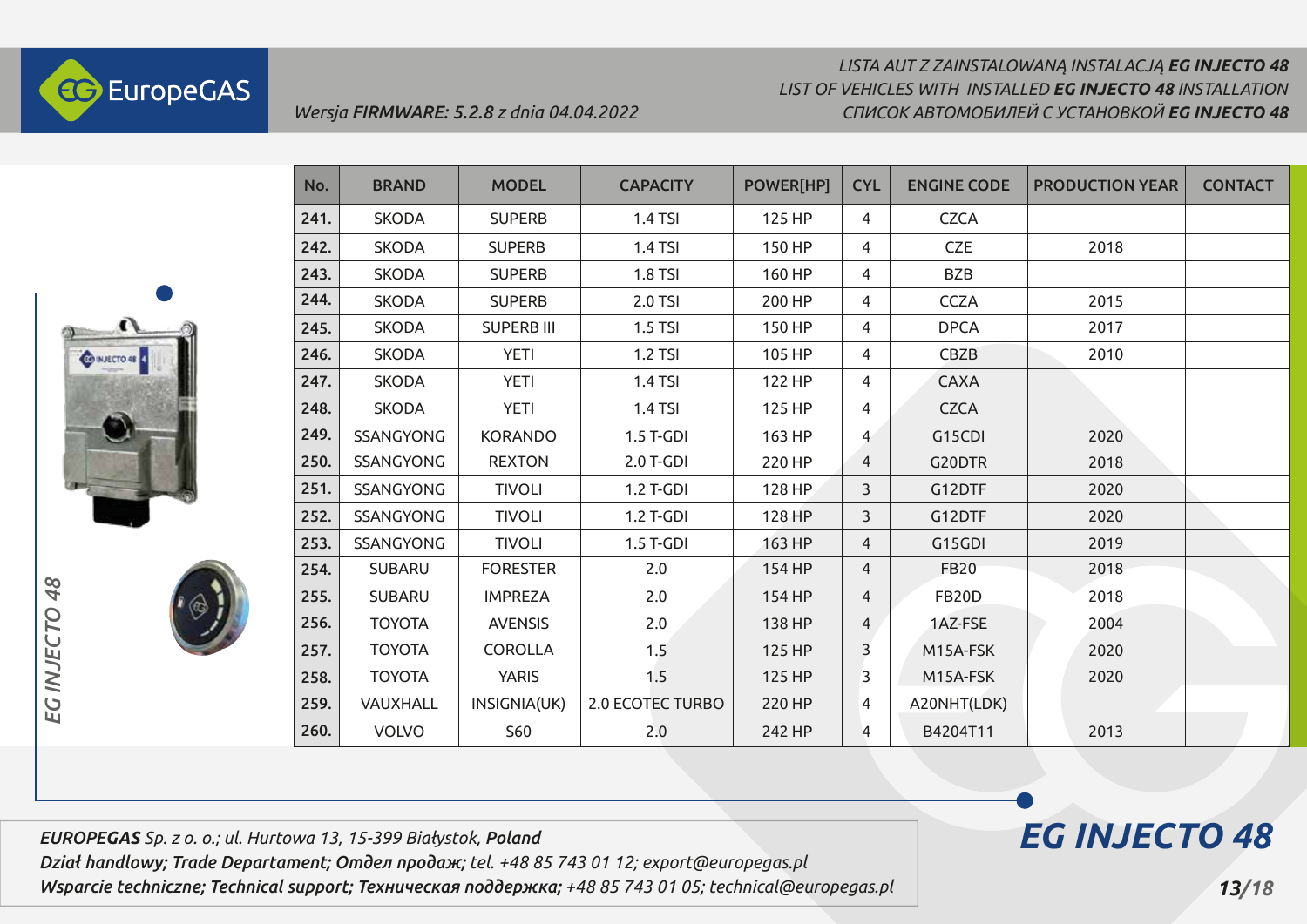



| No.  | <b>BRAND</b> | <b>MODEL</b>  | <b>CAPACITY</b> | <b>POWER[HP]</b> | <b>CYL</b>     | <b>ENGINE CODE</b> | <b>PRODUCTION YEAR</b> | <b>CONTACT</b> |
|------|--------------|---------------|-----------------|------------------|----------------|--------------------|------------------------|----------------|
| 261. | <b>VOLVO</b> | V70           | 2.0             | 203 HP           | $\overline{4}$ | B4204T6            | 2011                   |                |
| 262. | VW           | <b>BEETLE</b> | 2.0 TSI         | 200 HP           | $\overline{4}$ | <b>CCZA</b>        | 2014                   |                |
| 263. | VW           | <b>BORA</b>   | 2.0 TSI         | 200 HP           | 4              | <b>BPY</b>         |                        |                |
| 264. | VW           | CADDY         | 1.4 TSI         | 125 HP           | 4              | <b>DJK</b>         |                        |                |
| 265. | VW           | EOS           | 1.4 TSI         | 122 HP           | $\overline{4}$ | CAXA               |                        |                |
| 266. | VW           | <b>EOS</b>    | 2.0 FSI         | 150 HP           | $\overline{4}$ | <b>BVY</b>         |                        |                |
| 267. | VW           | <b>EOS</b>    | 2.0 FSI         | 200 HP           | 4              | <b>CCZA</b>        | 2010                   |                |
| 268. | VW           | EOS           | 2.0 TSI         | 170 HP           | 4              | <b>CAWB</b>        |                        |                |
| 269. | <b>VW</b>    | EOS           | 2.0 TSI         | 200 HP           | $\overline{4}$ | <b>BPY</b>         |                        |                |
| 270. | VW           | <b>GOLF</b>   | 1.4 TSI         | 122 HP           | $\overline{4}$ | <b>CAXA</b>        |                        |                |
| 271. | VW           | <b>GOLF</b>   | 1.4 TSI         | 122 HP           | $\overline{4}$ | CAXA               | 2010                   |                |
| 272. | VW           | <b>GOLF</b>   | 1.4 TSI         | 125 HP           | 4              | <b>CZCA</b>        |                        |                |
| 273. | VW           | <b>GOLF</b>   | 1.6 FSI         | 115 HP           | 4              | <b>BLF</b>         |                        |                |
| 274. | VW           | <b>GOLF</b>   | 1.6 FSI         | 90 HP            | $\overline{4}$ | <b>BLN</b>         | 2005                   |                |
| 275. | VW           | <b>GOLF</b>   | 2.0 FSI         | 150 HP           | 4              | <b>BVY</b>         |                        |                |
| 276. | VW           | <b>GOLF</b>   | 2.0 FSI         | 150 HP           | $\overline{4}$ | <b>BVX</b>         |                        |                |
| 277. | VW           | <b>GOLF</b>   | 2.0 TSI         | 170 HP           | 4              | CAWB               |                        |                |
| 278. | VW           | <b>GOLF</b>   | 2.0 TSI         | 200 HP           | 4              | <b>BPY</b>         |                        |                |
| 279. | VW           | <b>GOLF</b>   | 2.0 TSI         | 200 HP           | 4              | <b>CCZA</b>        | 2011                   |                |
| 280. | VW           | <b>GOLF</b>   | <b>1.4 TSI</b>  | 125 HP           | 4              | <b>CZCA</b>        | 2013                   |                |

*EUROPEGAS Sp. z o. o.; ul. Hurtowa 13, 15-399 Białystok, Poland Dział handlowy; Trade Departament; Отдел продаж; tel. +48 85 743 01 12; export@europegas.pl Wsparcie techniczne; Technical support; Техническая поддержка; +48 85 743 01 05; technical@europegas.pl* 

*Wersja FIRMWARE: 5.2.8 z dnia 04.04.2022*

# *14/18*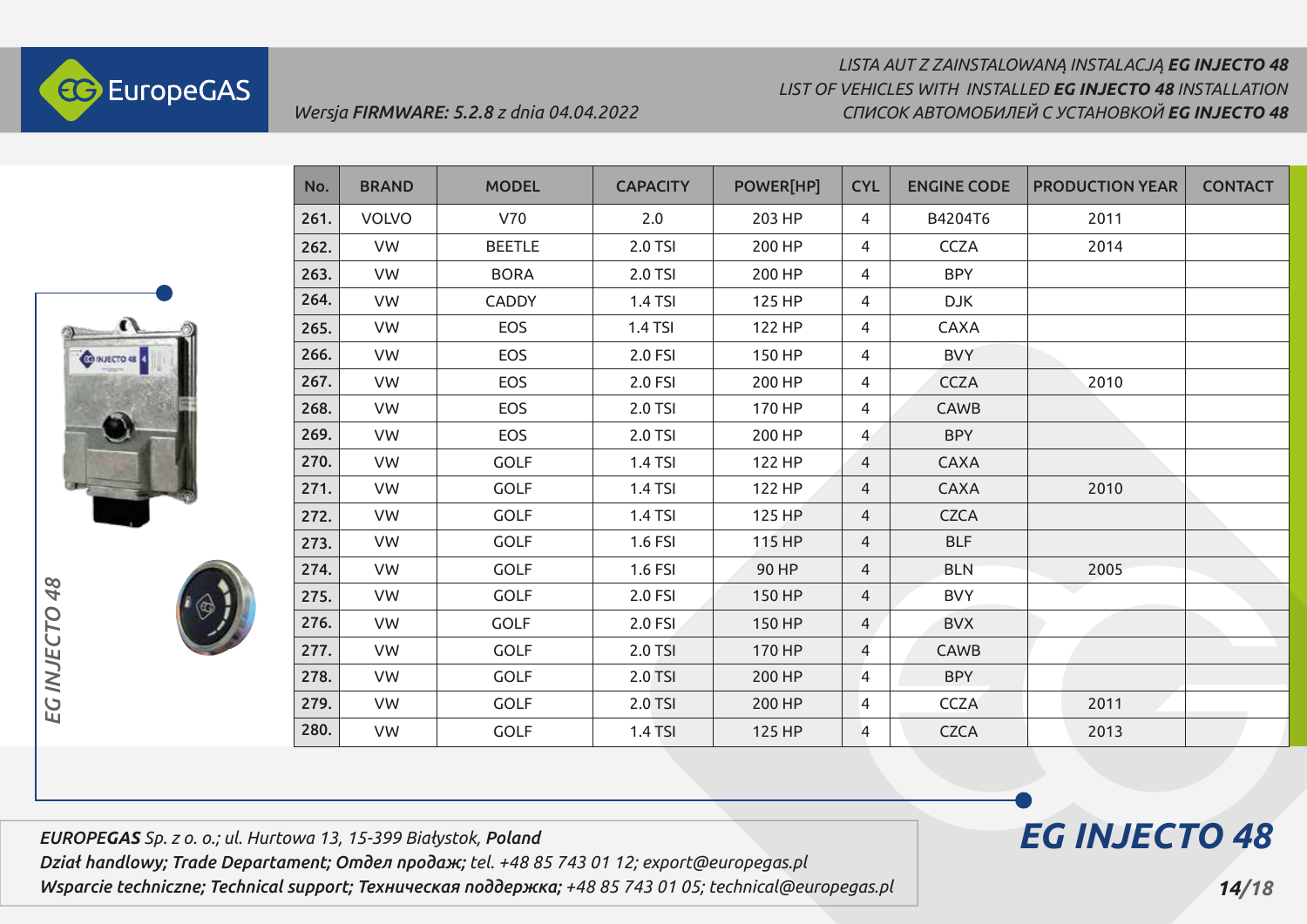

# *LISTA AUT Z ZAINSTALOWANĄ INSTALACJĄ EG INJECTO 48 СПИСОК АВТОМОБИЛЕЙ С УСТАНОВКОЙ EG INJECTO 48 LIST OF VEHICLES WITH INSTALLED EG INJECTO 48 INSTALLATION*



| No.  | <b>BRAND</b> | <b>MODEL</b>          | <b>CAPACITY</b> | <b>POWER[HP]</b> | <b>CYL</b>     | <b>ENGINE CODE</b> | <b>PRODUCTION YEAR</b>   | <b>CONTACT</b> |
|------|--------------|-----------------------|-----------------|------------------|----------------|--------------------|--------------------------|----------------|
| 281. | VW           | <b>GOLF</b>           | 1.8 TSI         | 160 HP           | 4              | <b>CDA</b>         |                          |                |
| 282. | VW           | <b>GOLF E ESTATE</b>  | 1.4 TSI         | 122 HP           | 4              | CAXA               |                          |                |
| 283. | VW           | <b>GOLF ESTATE</b>    | 1.4 TSI         | 122 HP           | 4              | <b>CAXA</b>        |                          |                |
| 284. | VW           | <b>GOLF PLUS</b>      | 1.4 TSI         | 122 HP           | 4              | <b>CAXA</b>        |                          |                |
| 285. | VW           | <b>GOLF PLUS</b>      | 2.0 FSI         | 150 HP           | 4              | <b>BVY</b>         |                          |                |
| 286. | VW           | <b>GOLF PLUS</b>      | 2.0 FSI         | 150 HP           | 4              | <b>BVX</b>         |                          |                |
| 287. | VW           | <b>GOLF SPORTSVAN</b> | 1.4 TSI         | 125 HP           | 4              | <b>CZCA</b>        |                          |                |
| 288. | <b>VW</b>    | <b>GOLF SPORTSVAN</b> | 1.4 TSI         | 125 HP           | 4              | <b>CZCA</b>        | 2013                     |                |
| 289. | VW           | <b>GOLF VI</b>        | 1.2 TSI         | 105 HP           | $\overline{4}$ | CBZB               | 2010                     |                |
| 290. | VW           | <b>GOLF VII</b>       | 1.4 TSI         | 150 HP           | 4              | <b>CZE</b>         | 2015                     |                |
| 291. | VW           | <b>GOLF VII</b>       | 1.5 TSI         | 150 HP           | 4              | <b>DPCA</b>        | 2018                     |                |
| 292. | <b>VW</b>    | <b>GOLF VIII</b>      | 1.5 TSI         | 150 HP           | 4              | <b>DPCA</b>        | 2020                     |                |
| 293. | VW           | <b>JETTA</b>          | 1.2 TSI         | 105 HP           | $\overline{4}$ | CBZB               | 2014                     |                |
| 294. | VW           | <b>JETTA</b>          | 1.4 TSI         | 122 HP           | 4              | CAXA               |                          |                |
| 295. | VW           | <b>JETTA</b>          | 1.4 TSI         | 125 HP           | $\overline{4}$ | <b>CZCA</b>        | $\overline{\phantom{0}}$ |                |
| 296. | VW           | <b>JETTA</b>          | 1.4 TSI         | 150 HP           | $\overline{4}$ | <b>CAVA</b>        |                          |                |
| 297. | VW           | <b>JETTA</b>          | 2.0 FSI         | 150 HP           | $\overline{4}$ | <b>BVY</b>         |                          |                |
| 298. | VW           | <b>JETTA</b>          | 2.0 TSI         | 200 HP           | 4              | <b>BPY</b>         |                          |                |
| 299. | VW           | <b>JETTA</b>          | 2.0 TSI         | 200 HP           | 4              | <b>CCZA</b>        | 2013                     |                |
| 300. | VW           | <b>JETTA</b>          | 1.4 TSI         | 122 HP           | 4              | <b>CAXA</b>        |                          |                |

*EUROPEGAS Sp. z o. o.; ul. Hurtowa 13, 15-399 Białystok, Poland Dział handlowy; Trade Departament; Отдел продаж; tel. +48 85 743 01 12; export@europegas.pl Wsparcie techniczne; Technical support; Техническая поддержка; +48 85 743 01 05; technical@europegas.pl* 

# *EG INJECTO 48*

 *15/18*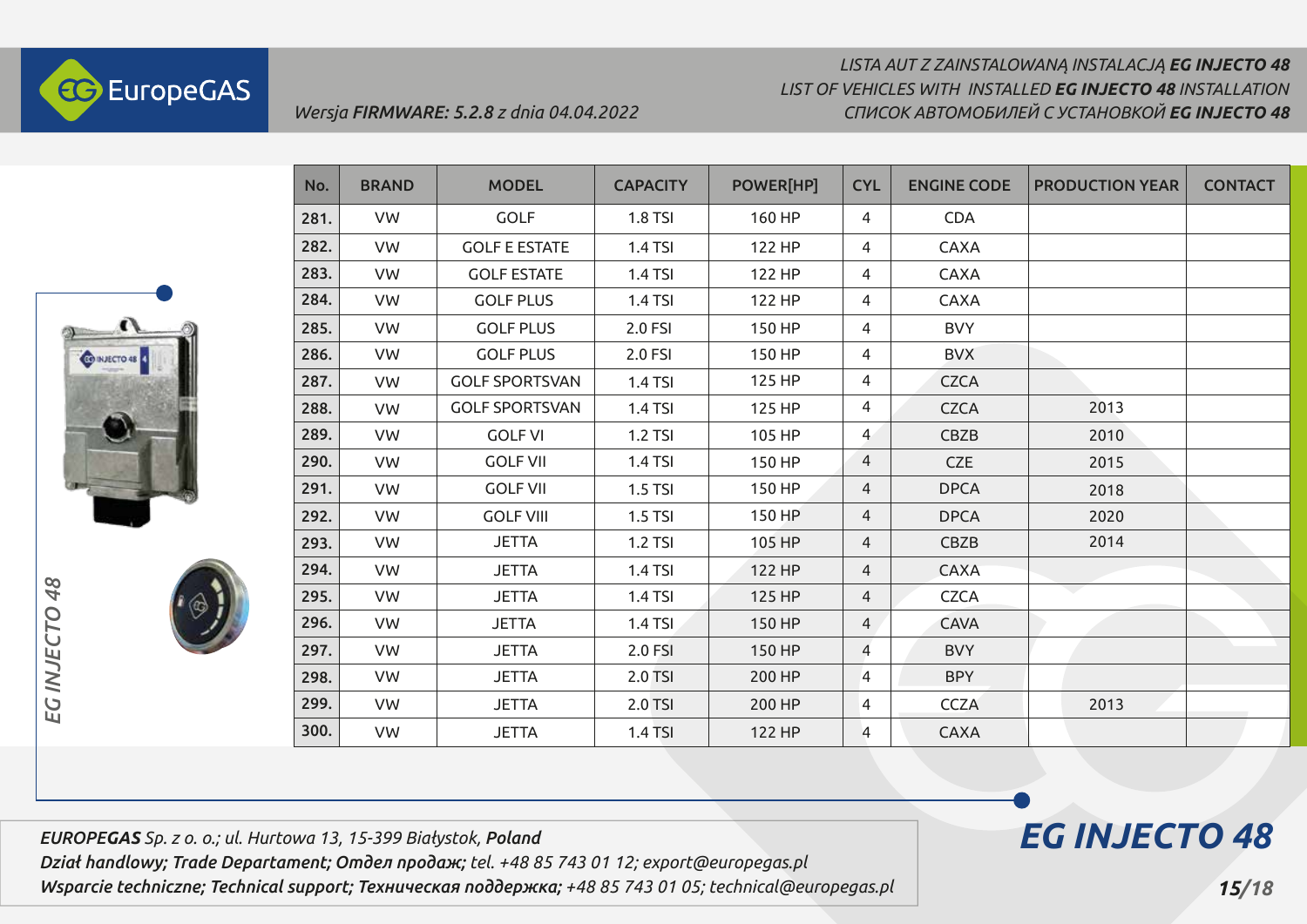



| No.  | <b>BRAND</b> | <b>MODEL</b>  | <b>CAPACITY</b> | <b>POWER[HP]</b> | <b>CYL</b>     | <b>ENGINE CODE</b> | <b>PRODUCTION YEAR</b> | <b>CONTACT</b> |
|------|--------------|---------------|-----------------|------------------|----------------|--------------------|------------------------|----------------|
| 301. | VW           | <b>JETTA</b>  | 1.4 TSI         | 125 HP           | 4              | <b>CZCA</b>        | 2014                   |                |
| 302. | VW           | <b>JETTA</b>  | 2.0 TSI         | 170 HP           | 4              | CAWB               |                        |                |
| 303. | VW           | <b>PASSAT</b> | 1.4 TSI         | 122 HP           | 4              | <b>CAXA</b>        |                        |                |
| 304. | VW           | <b>PASSAT</b> | 1.4 TSI         | 125 HP           | 4              | <b>CZCA</b>        | 2016                   |                |
| 305. | VW           | <b>PASSAT</b> | 1.4 TSI         | 125 HP           | $\overline{4}$ | <b>CZCA</b>        |                        |                |
| 306. | VW           | <b>PASSAT</b> | 1.4 TSI         | 150 HP           | 4              | <b>CZE</b>         | 2014                   |                |
| 307. | VW           | <b>PASSAT</b> | $1.5$ TSI       | 150 HP           | 4              | <b>DPCA</b>        | 2020                   |                |
| 308. | VW           | <b>PASSAT</b> | <b>1.8 TSI</b>  | 160 HP           | 4              | <b>BZB</b>         | 2009                   |                |
| 309. | <b>VW</b>    | <b>PASSAT</b> | <b>1.8 TSI</b>  | 160 HP           | $\overline{4}$ | <b>CDA</b>         |                        |                |
| 310. | <b>VW</b>    | <b>PASSAT</b> | 2.0 FSI         | 150 HP           | $\overline{4}$ | <b>BVY</b>         | 2006                   |                |
| 311. | VW           | <b>PASSAT</b> | 2.0 FSI         | 150 HP           | 4              | <b>BVX</b>         |                        |                |
| 312. | VW           | <b>PASSAT</b> | 2.0 TSI         | 170 HP           | 4              | CAWB               |                        |                |
| 313. | VW           | <b>PASSAT</b> | 2.0 TSI         | 200 HP           | 4              | <b>BPY</b>         | 2007                   |                |
| 314. | VW           | <b>PASSAT</b> | 2.0 TSI         | 200 HP           | 4              | <b>BPY</b>         |                        |                |
| 315. | VW           | <b>PASSAT</b> | 2.0 TSI         | 200 HP           | 4              | <b>CCZA</b>        | 2013                   |                |
| 316. | VW           | <b>PASSAT</b> | 1.4 TSI         | 125 HP           | $\overline{4}$ | <b>CZCA</b>        | 2015                   |                |
| 317. | VW           | PASSAT CC     | 1.8 TSI         | 160 HP           | $\overline{4}$ | <b>BZB</b>         |                        |                |
| 318. | <b>VW</b>    | PASSAT CC     | <b>1.8 TSI</b>  | 160 HP           | 4              | <b>CDA</b>         |                        |                |
| 319. | VW           | PASSAT CC     | 2.0 TSI         | 170 HP           | 4              | CAWB               |                        |                |
| 320. | VW           | PASSAT CC     | 2.0 TSI         | 200 HP           | 4              | <b>CCTA</b>        | 2013                   |                |

*EUROPEGAS Sp. z o. o.; ul. Hurtowa 13, 15-399 Białystok, Poland Dział handlowy; Trade Departament; Отдел продаж; tel. +48 85 743 01 12; export@europegas.pl Wsparcie techniczne; Technical support; Техническая поддержка; +48 85 743 01 05; technical@europegas.pl* 

*Wersja FIRMWARE: 5.2.8 z dnia 04.04.2022*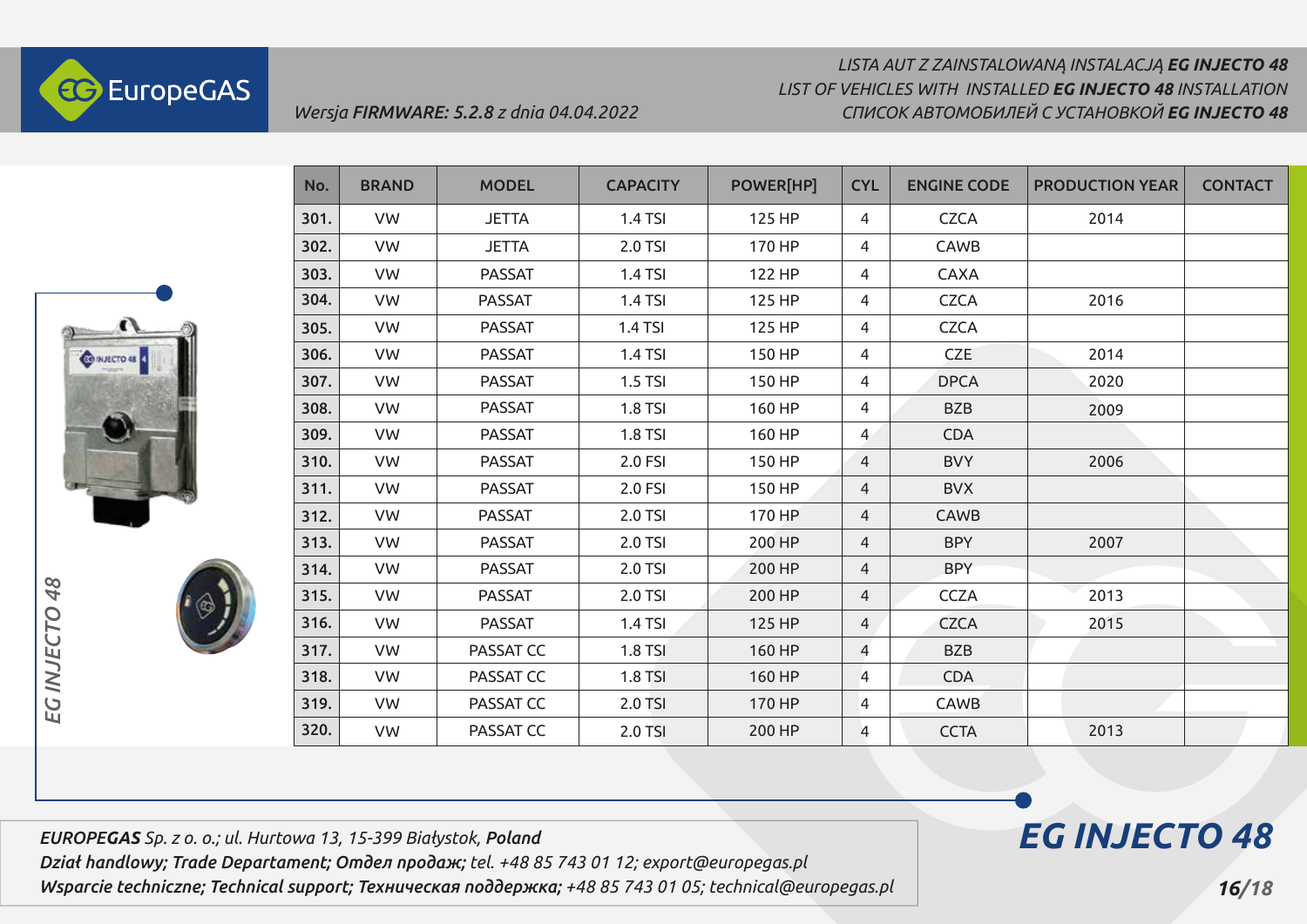

### *LISTA AUT Z ZAINSTALOWANĄ INSTALACJĄ EG INJECTO 48 СПИСОК АВТОМОБИЛЕЙ С УСТАНОВКОЙ EG INJECTO 48 LIST OF VEHICLES WITH INSTALLED EG INJECTO 48 INSTALLATION*



| No.  | <b>BRAND</b> | <b>MODEL</b>    | <b>CAPACITY</b> | <b>POWER[HP]</b> | <b>CYL</b>     | <b>ENGINE CODE</b> | <b>PRODUCTION YEAR</b> | <b>CONTACT</b> |
|------|--------------|-----------------|-----------------|------------------|----------------|--------------------|------------------------|----------------|
| 321. | <b>VW</b>    | PASSAT CC       | 2.0 TSI         | 200 HP           | 4              | <b>CCTA</b>        |                        |                |
| 322. | VW           | <b>POLO</b>     | 1.0 TSI         | 128 HP           | 4              | <b>DHSB</b>        | 2019                   |                |
| 323. | VW           | <b>POLO</b>     | 1.0 TSI         | 95 HP            | 4              | CHZ                | 2016                   |                |
| 324. | <b>VW</b>    | <b>POLO</b>     | 1.2 TSI         | 105 HP           | 4              | CBZB               | 2011                   |                |
| 325. | VW           | <b>POLO</b>     | 1.2 TSI         | 90 HP            | 4              | <b>CJZC</b>        |                        |                |
| 326. | VW           | <b>POLO</b>     | 1.4 TSI         | 125 HP           | 4              | <b>CZCA</b>        | 2016                   |                |
| 327. | VW           | <b>POLO</b>     | 1.4 TSI         | 150 HP           | 4              | <b>CZE</b>         | 2016                   |                |
| 328. | VW           | <b>POLO</b>     | 1.5 TSI         | 150 HP           | 4              | <b>DPCA</b>        | 2018                   |                |
| 329. | VW           | <b>SCIROCCO</b> | 1.4 TSI         | 122 HP           | 4              | <b>CAXA</b>        |                        |                |
| 330. | VW           | <b>SCIROCCO</b> | 1.4 TSI         | 125 HP           | $\overline{4}$ | <b>CZCA</b>        |                        |                |
| 331. | <b>VW</b>    | <b>SCIROCCO</b> | 2.0 TSI         | 170 HP           | $\overline{4}$ | CAWB               |                        |                |
| 332. | <b>VW</b>    | <b>SCIROCCO</b> | 1.4 TSI         | 125 HP           | $\overline{4}$ | <b>CZCA</b>        | 2014                   |                |
| 333. | VW           | <b>SHARAN</b>   | 1.4 TSI         | 150 HP           | $\overline{4}$ | <b>CAVA</b>        |                        |                |
| 334. | VW           | <b>SHARAN</b>   | 1.8 TSI         | 160 HP           | $\overline{4}$ | <b>CDA</b>         |                        |                |
| 335. | <b>VW</b>    | <b>SHARAN</b>   | 2.0 TSI         | 200 HP           | $\overline{4}$ | <b>CCZA</b>        | 2014                   |                |
| 336. | VW           | <b>T-CROSS</b>  | 1.5 TSI         | 150 HP           | $\overline{4}$ | <b>DPCA</b>        | 2020                   |                |
| 337. | VW           | <b>TIGUAN</b>   | 1.4 TSI         | 122 HP           | $\overline{4}$ | <b>CAXA</b>        |                        |                |
| 338. | <b>VW</b>    | <b>TIGUAN</b>   | 1.4 TSI         | 125 HP           | 4              | <b>CZCA</b>        |                        |                |
| 339. | VW           | <b>TIGUAN</b>   | 1.4 TSI         | 150 HP           | 4              | <b>CZE</b>         | 2018                   |                |
| 340. | VW           | <b>TIGUAN</b>   | 1.4 TSI         | 150 HP           | 4              | CZE                | 2019                   |                |
| 341. | VW           | <b>TIGUAN</b>   | 1.5 TSI         | 150 HP           | $\overline{4}$ | <b>DPCA</b>        | 2018                   |                |

*EUROPEGAS Sp. z o. o.; ul. Hurtowa 13, 15-399 Białystok, Poland Dział handlowy; Trade Departament; Отдел продаж; tel. +48 85 743 01 12; export@europegas.pl Wsparcie techniczne; Technical support; Техническая поддержка; +48 85 743 01 05; technical@europegas.pl*